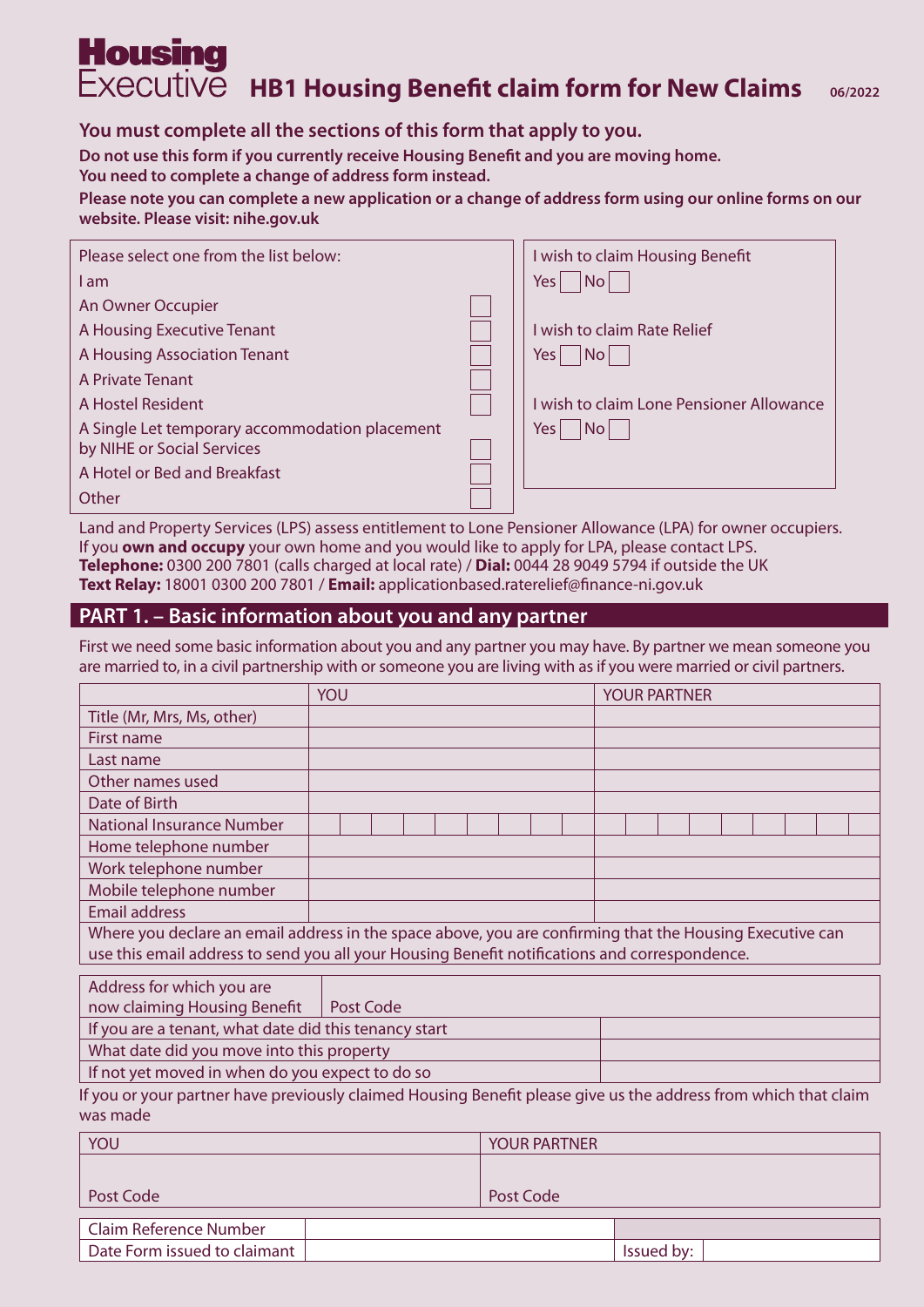# **FRAUD WARNING**

## **Before you complete your claim for Housing Benefit:**

**You should be aware that the Housing Executive will check the information you provide against a range of other government databases including the Social Security Agency and HM Revenue and Customs. These checks will be carried out by computer when we first assess your claim and regularly during the life of the claim. It is therefore in your interest to answer all necessary questions on this form fully. If you have any doubts about any aspect of your circumstances you should seek written clarification from the Housing Executive.** 

## **Who can claim Housing Benefit/Rate Relief from the Housing Executive?**

Housing Benefit helps people on a low income who have to pay housing costs for the property they live in.

You can **only** make a new claim for Housing Benefit and Rate Relief if you live in the rented sector or if you own and occupy your own home and you:

- • Are of State Pension Credit Age or older (if you have a partner you both need to be of pensionable age to apply for Housing Benefit);
- live in temporary accommodation that the Housing Executive has placed you in; or
- live in supported accommodation (including sheltered housing for older people).

#### **Filling in this form**

Please answer all of the questions on this form, if any question does not apply to you answer No and you will be directed to the next question. You **must** answer all of the Yes or No questions. If you do not answer all of the questions that apply to you or your answers are unclear it may take the Housing Executive longer to calculate how much Housing Benefit you are entitled to.

If you are not a Housing Executive or Housing Association tenant please ask your landlord to complete the Certificate of Occupation which can be detached from the centre of this form.

#### **Returning this form**

This form must be returned as soon as possible otherwise you may lose money. This is because there are strict rules as to when Housing Benefit/Rate Relief can be paid from; this is usually the Monday following the date the form is received. If you think your claim for Housing Benefit/Rate Relief should start before the above date please complete Part 2.

## **Where you should return the form**

It is always best to send, or take, the completed claim form to your nearest Housing Benefit office, these are shown below

| <b>BALLYMENA</b>   | Twickenham House, Mount Street, Ballymena, BT43 6BP        |
|--------------------|------------------------------------------------------------|
| <b>BELFAST</b>     | 4th Floor Housing Centre, 1-11 May Street, Belfast BT1 4NA |
| <b>CRAIGAVON</b>   | Marlborough House, Central Way, Craigavon, BT64 1AJ        |
| DERRY/LONDONDERRY  | Richmond Chambers, The Diamond, Londonderry, BT48 6QP      |
| <b>NEWTOWNARDS</b> | Strangford House, 28 Court Street, Newtownards, BT23 7NX   |
| <b>OMAGH</b>       | MacAllister House, Woodside Avenue, Omagh, BT79 7BP        |

## **Remember you must sign and date the form in Part 12 before returning it.**

#### **Data Protection**

The Housing Executive protects your personal information in accordance with General Data Protection Regulation and the Data Protection Act 2018. You have a right to know how we collect and use your personal information. These details can be found in our Privacy Notice which is on our website *www.nihe.gov.uk/privacy\_notice* or we can post or email a copy to you.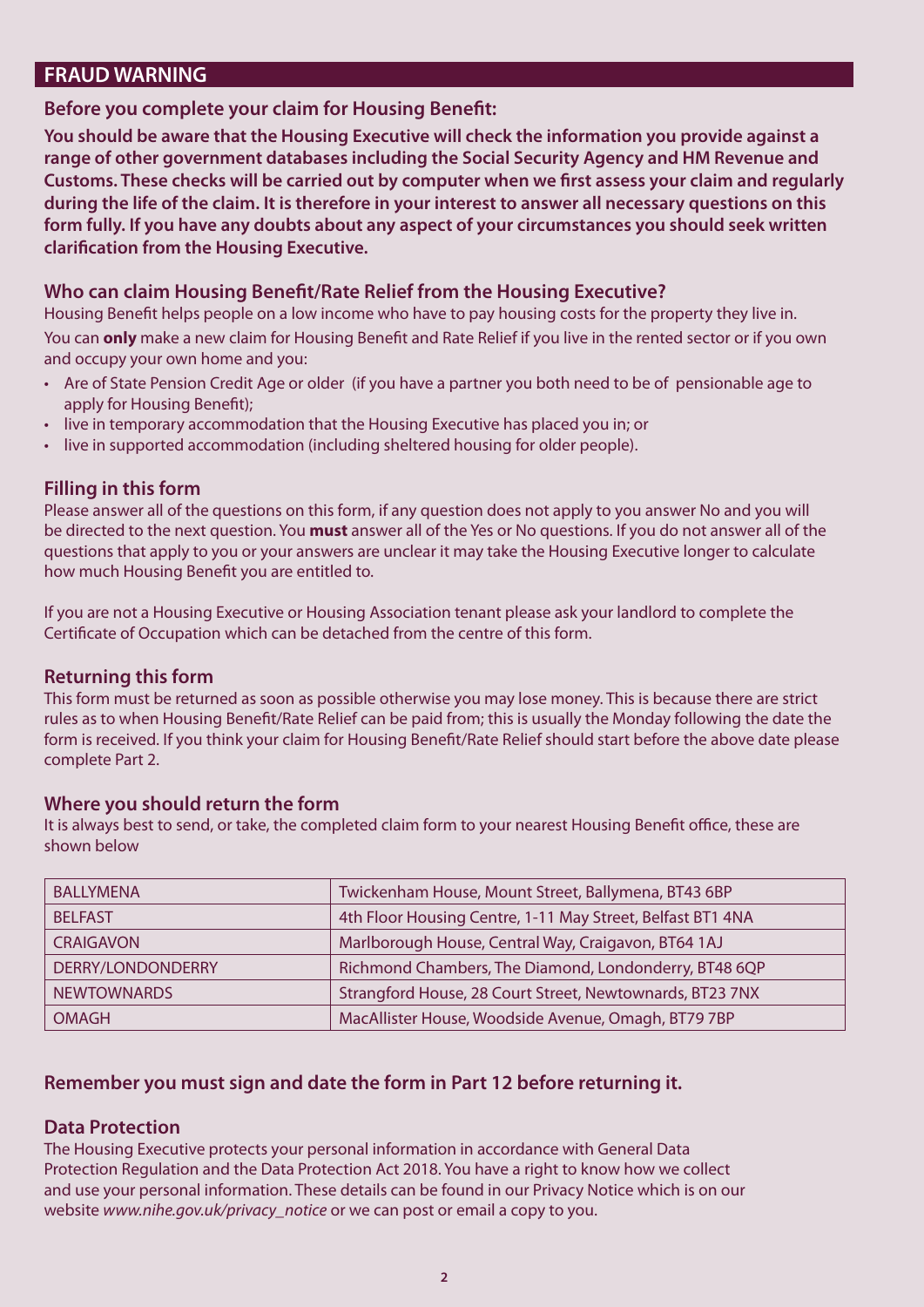# **HOUSING BENEFIT CHANGES IN CIRCUMSTANCES**

### **Your duty to tell us about changes in circumstances**

You **must** tell us immediately of any changes in circumstances relating to you, your partner, or anyone else living in your home.

If a change would mean you are entitled to **more** housing benefit, **you must report the change within one month of when it actually occurs,** otherwise we may only be able to consider the change from the Monday after the date you report it.

If a change means you are entitled to **less** housing benefit, we will apply this from the Monday after the date that change occurred. You would then have to repay any overpayment.

If you fail to report a change you may be committing an offence which could result in court action being taken against you

You can report a change by phone 03448 920 902 / text phone 18001 03448 920 902, online (nihe.gov.uk), or in writing to your Housing Benefit office.

## **The types of changes that you must report to us would include:**

- If you change address, even if this is to another room in the same property
- If you sign over ownership of your property but you still have a right to reside
- • If you, your partner, or anyone else living in your home starts or stops receiving Income Support, Jobseeker's Allowance (income-based), Employment Support Allowance (income-related), Guaranteed Pension Credit or Universal Credit
- • If the amount you, your partner, or anyone else living in your home earns increases or decreases (including changes related to furlough pay or Job Support Scheme payments during Covid-19), if there is a change in the number of hours worked, if there is a change in employer or if a second job is taken on
- If there is any change to income, benefits or tax credits for you, your partner, or anyone else living in your home
- If there is a change in the amount or type of capital / savings / investments / shares held by you or your partner including if you or your partner inherit property or land etc.
- • If you, your partner, or anyone else living in your home starts or stops receiving a private / occupational pension, or if the amount paid changes
- If anyone starts or stops receiving Carer's Allowance for looking after you or your partner
- If you or your partner starts or stops receiving Carer's Allowance for looking after someone
- If you start or stop paying childcare costs or the amount paid increases or decreases
- If you have another child, any of your children leave school or leave home, if you or anyone else living in your home becomes responsible for another child
- • If anyone moves into or out of your home, including lodgers, sub-tenants and joint tenants, or there is a change in the make-up of your tenancy
- If you, your partner, or anyone else living in your home starts or stops being a student or starts or ends a training course
- If the amount of rent or rates you have to pay increases or decreases
- • If you, your partner, or anyone else living in your home is going to be temporarily absent from the property (for example going into hospital or a nursing home, going into prison, going on an extended holiday, providing or receiving care). It is vital you contact us if this is outside Northern Ireland
- • If you receive any decision from the Home Office in relation to a right to reside in the United Kingdom
- If you need an additional room for a carer or if you were allowed an additional room for a carer (or team of carers) staying overnight in your home and this is no longer needed
- If you were allowed an additional room because you, your partner or anyone else living with you could not share a room because of a disability or medical reason and this is no longer the case or if you require an additional bedroom because of the inability of 2 people to share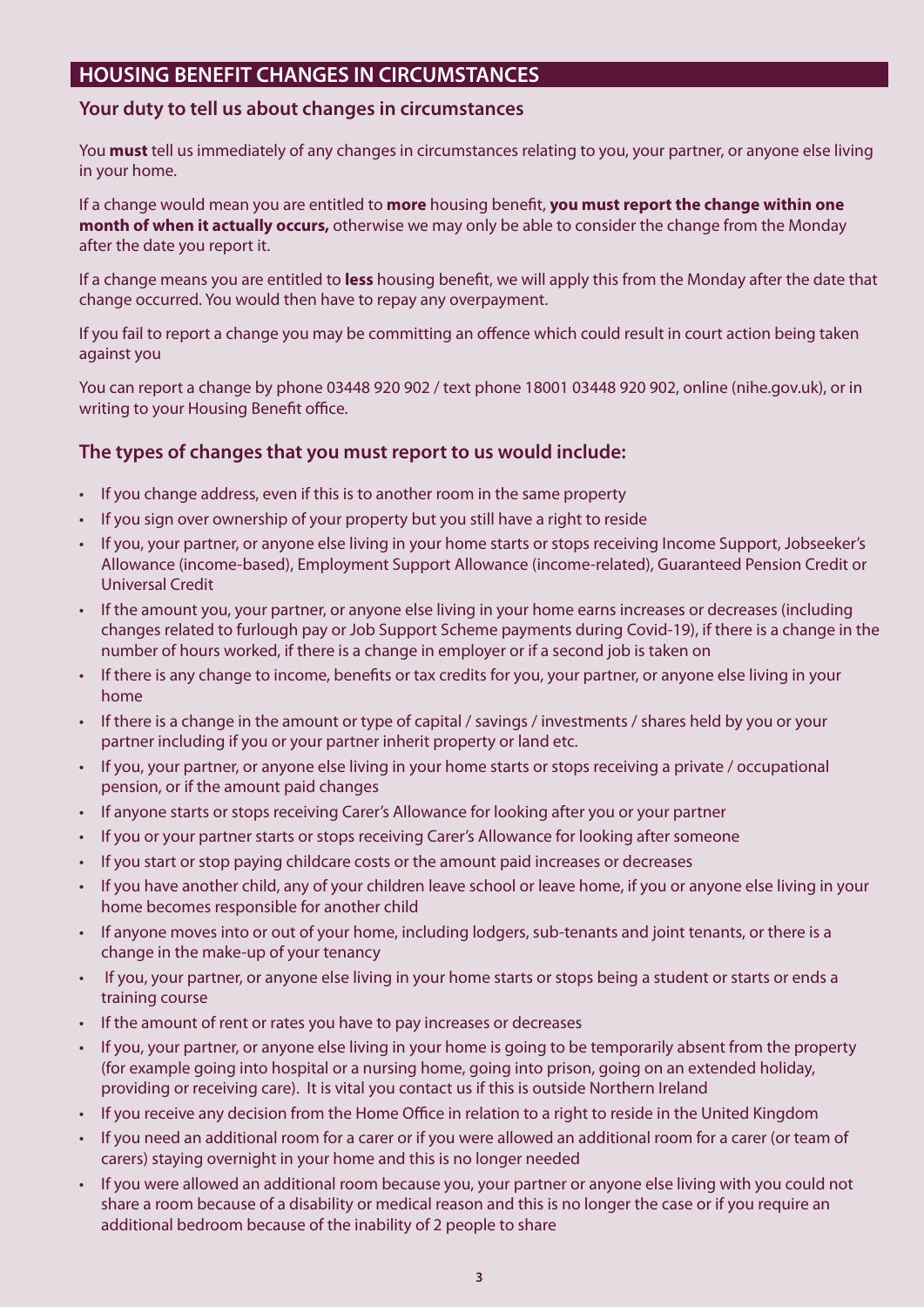# **Evidence you must supply**

So that we can be sure that we are paying you the right amount of Housing Benefit/Rate Relief we need to see certain evidence relating to you, your partner, your family and your financial circumstances. What we need to see will vary according to the particular circumstances of your case but we will always tell you what we need to see. If you do not provide all the evidence we need, we might not be able to pay you any benefit. We need the same evidence for your partner, if you have one, and in some instances for children and other people living in your home.

If you cannot send the evidence we need at the moment, send the form back to us now and send the evidence later. We can start to process your claim but we will not be able to pay you any benefit until we have all the evidence. A general guide to what evidence is required is given below but remember that we look at each case individually and may require more or less evidence depending on your circumstances.

Please note where you are required to give us evidence in relation to your claim, this can be done electronically. Please see Point 8 of this section for more information.

## **1. Proof of your and your partner's identity**

You do not need to provide proof of identity if you are:

- 1) a Housing Executive tenant or
- 2) a Housing Association tenant or
- 3) receiving Income Support / Income Based Jobseekers Allowance / Income Related Employment & Support Allowance or Guaranteed Pension Credit or
- 4) a homeless Full Duty Applicant or
- 5) a person who received housing benefit in the last three years

If one of the 5 options above applies, go to Point 2 of this section.

#### **If none of the 5 options listed above applies to you, then you must provide evidence of your identity as set out in the table below.**

#### **If you have a partner you must provide evidence of their identity also:**

| Primary (photographic documents)                                                                                                                                                                                                                                                                                                                                                                                                                                                                                                                      | <b>Or</b> | Secondary                                                                                                                                                                                                                                                                                                                                                                                                                                                                                                                                                                  |
|-------------------------------------------------------------------------------------------------------------------------------------------------------------------------------------------------------------------------------------------------------------------------------------------------------------------------------------------------------------------------------------------------------------------------------------------------------------------------------------------------------------------------------------------------------|-----------|----------------------------------------------------------------------------------------------------------------------------------------------------------------------------------------------------------------------------------------------------------------------------------------------------------------------------------------------------------------------------------------------------------------------------------------------------------------------------------------------------------------------------------------------------------------------------|
| <b>One</b> of the following forms of photographic identity<br>which must be current and valid                                                                                                                                                                                                                                                                                                                                                                                                                                                         |           | If you cannot provide photographic evidence as set out<br>in the column to the left, you must provide TWO of the<br>following documents:                                                                                                                                                                                                                                                                                                                                                                                                                                   |
| Passport*;<br>NI / GB / Ireland driving licence;<br>$\bullet$<br>National identity card from an EU member state;<br>Electoral identity card;<br><b>Translink over 60 Smartpass</b><br><b>Translink Senior Smartpass</b><br><b>Translink Y-Link Card</b><br><b>Construction Skills Identity Card</b><br>Student card<br>Work pass issued by a government Department,<br><b>Agency or Local Authority</b><br>*EEA nationals or other world nationals MUST<br>produce a passport or European National Identity<br>Card when providing proof of identity. |           | birth certificate<br>credit / debit card<br>bank statement<br>divorce / annulment papers<br>Home Office Standard Acknowledgement Letter<br>identity card issued by an EC / EEA member state<br>letter from solicitor / social worker / probation<br>officer / Inland Revenue / PSNI<br>life assurance or insurance policies<br>$\bullet$<br>marriage certificate<br>medical card<br>National Insurance Number card<br>UK Residence Permit<br>utility bill for previous quarter<br>wage slip from current employer<br>current and valid driving licence (not NI / GB / Rol) |

## **2. Evidence of Capital, Savings and Investments**

that applies to you and your partner Please note we only require evidence of Capital, Savings and Investments if the total value (for you and your partner if any) **exceeds £5,000 if you're of working age** or **£9,000 if you're of pension credit age**  Where you exceed the £5,000 or £9,000 value stated above, you must provide the following evidence for each item

- statements and books which show bank account details for at least the last three months (this includes accounts you hold with a bank, building society, credit union and/or post office)
- certificates for Premium Bonds, National or Ulster Savings Certificates, ISAs, stocks, shares and unit trusts
- a letter from your solicitor or mortgage holder confirming ownership or part ownership of all property

#### **YOU MAY NOT BE ENTITLED TO HOUSING BENEFIT IF THE VALUE OF YOUR SAVINGS, CAPITAL AND INVESTMENTS EXCEEDS £16,000. THIS RULE WILL NOT APPLY HOWEVER IF YOU RECEIVE GUARANTEE PENSION CREDIT**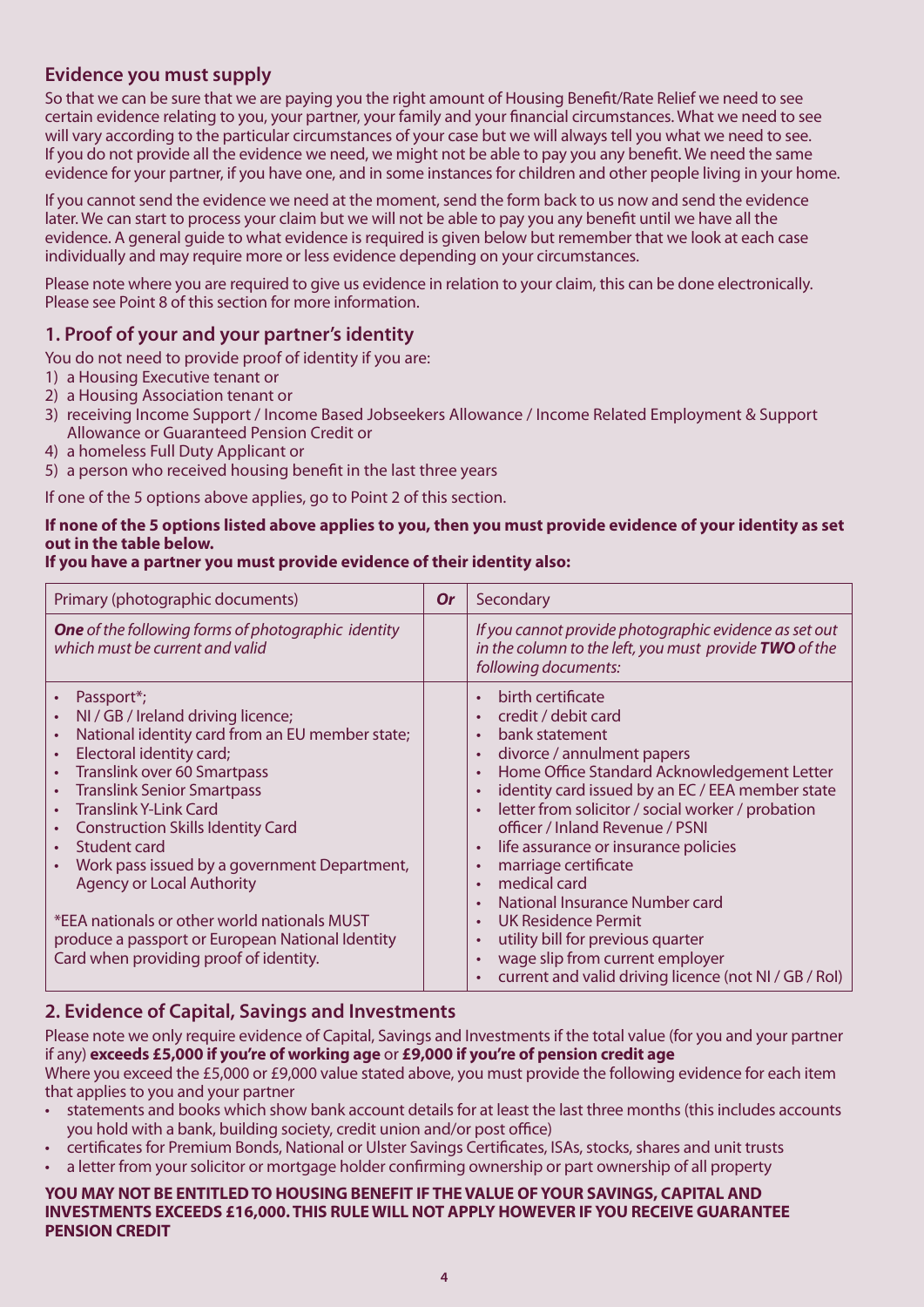## **3. Evidence of earnings**

If you (or your partner) are working you must provide

- your last five weekly, three fortnightly or two monthly payslips; or
- a certificate of earnings signed by your employer (there is one attached at the back of this form)

If you (or your partner) are self-employed you must provide,

- • your most recent yearly accounts; or
- a completed self-employed income form (also available from your local office); and business bank account statements for the past two months

## **4. Evidence of other income you receive**

#### **Benefits and allowances**

Send us your Child Tax Credit notification letter if you have more than two children in your household and your Child Tax Credit assessment is calculated on more than 2 children.

#### **Pensions**

If you receive a private or occupational pension for you and / or your former partner / spouse you must provide us with evidence (an advice slip or a letter showing the amounts)

#### **Other**

You must provide evidence of all of the following statements that apply to you:

- Court order award notices or Child Support Agency letters giving details of maintenance
- Letters from absent parents confirming maintenance they pay to you if no court order has been made
- Insurance policy or home income plan details

### **5. Evidence of payments you make**

If you pay for childminding we can take this into account when calculating Housing Benefit but only where your childcare payments are made to one of the following:

- a) A registered child minder
- b) A foster parent providing childcare to a child other than their own foster child under the Foster Placement (Children's Regulations (NI) 1996)
- c) A domiciliary care worker as long as they are providing the care under the Domiciliary Care Agencies Regulations (NI) 2007
- d) Out of school hours service provided by a school (on school premises), the Education Authority or a Health and Social Services Trust
- e) A person, not a relative of the child, who carries out the care wholly or mainly in the child's home (a childminding certificate is not required in this instance but we will require a statement from that person confirming hours worked and money received).

#### **Proof we need in relation to childminding**

A childminding certificate of registration (not for option e) above) and confirmation from your child care provider(s) detailing the name(s) of the child(ren) they look after and confirmation of the payments they have received for doing this work.

#### **Contributions to Student Loans**

If you make a parental contribution towards a student loan for your child, please submit evidence of this.

## **6. Evidence of private rent and tenancy (for private tenants only)**

The Certificate of Occupation (which is included in this application form) should be completed by your landlord or their agent and sent to us.

 their agent. In exceptional circumstances we will accept the tenancy agreement signed by you and by your landlord or

## **7. Evidence of Rate Liability (for owner occupiers only)**

If you own and occupy your home, you must send us your current rate bill showing your annual rate charge.

## **8. Submitting Evidence electronically**

**Step 1:** Take a photo of the evidence you wish to submit using your smartphone / laptop / electronic device. **Step 2:** Using that smartphone / laptop / electronic device access the internet and type *nihe.gov.uk* into the browser bar to open the Housing Executive's home page.

**Step 3**: On the home page click 'Apply'

**Step 4:** From the drop down menu click on 'Submit Housing Benefit Evidence' – this opens a form which allows you to submit the evidence you have photographed.

You can also make your *claim for Housing Benefit online.* On the Housing Executive's home page click **'Apply'** and from the drop down menu click on **'Claim Housing Benefit'.**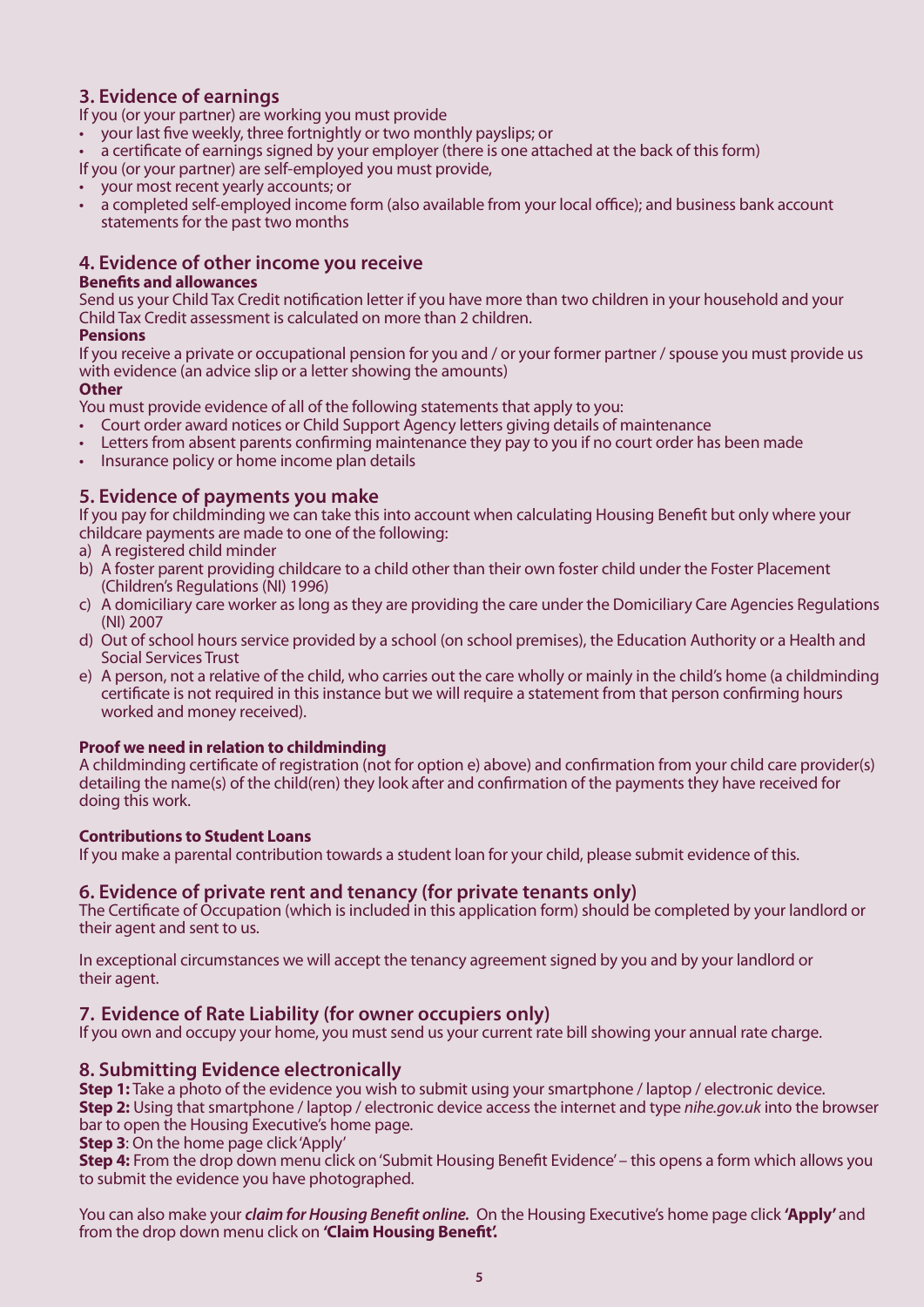# **PART 2. – About backdating**

We can usually only pay Housing Benefit from the Monday following the date we receive your claim however in certain circumstances we can backdate for a limited period. If you would like us to consider backdating your benefit, please tell us why you did not claim earlier in the space below.

What date would you like your claim backdated to

# **PART 3. – More information about you and your partner**

We need some information to see if we can pay you Housing Benefit so everyone must answer the following questions. In the questions below the UK means England, Northern Ireland, Scotland and Wales.

| Do you have British or Irish nationality?               | <b>YES</b> | N <sub>O</sub> |  |
|---------------------------------------------------------|------------|----------------|--|
| If yes, have you lived abroad within the last 6 months? |            | <b>NO</b>      |  |
| If yes, what date did you return to live in the UK?     |            |                |  |
| If not British or Irish, please state your nationality  |            |                |  |
| What date did you last enter the UK?                    |            |                |  |

| Please select from the list below the type of immigration status you hold.<br>(We will write to you for evidence of this) |  |
|---------------------------------------------------------------------------------------------------------------------------|--|
| Indefinite leave to enter / remain                                                                                        |  |
| Limited leave to enter / remain                                                                                           |  |
| Settled status under the EUSS                                                                                             |  |
| Pre-settled status under the EUSS                                                                                         |  |

| Does your partner have British or Irish nationality?      | <b>YES</b> |  | <b>NO</b> |  |
|-----------------------------------------------------------|------------|--|-----------|--|
| If yes, has he/she lived abroad within the last 6 months? |            |  | <b>NO</b> |  |
| If yes, what date did he/she return to live in the UK?    |            |  |           |  |
| If not British or Irish, please state his/her nationality |            |  |           |  |
| If yes what date did he/she last enter the UK?            |            |  |           |  |

| Please select from the list below the type of immigration status your partner holds.<br>(We will write to you for evidence of this) |  |
|-------------------------------------------------------------------------------------------------------------------------------------|--|
| Indefinite leave to enter / remain                                                                                                  |  |
| Limited leave to enter / remain                                                                                                     |  |
| Settled status under the EUSS                                                                                                       |  |
| Pre-settled status under the EUSS                                                                                                   |  |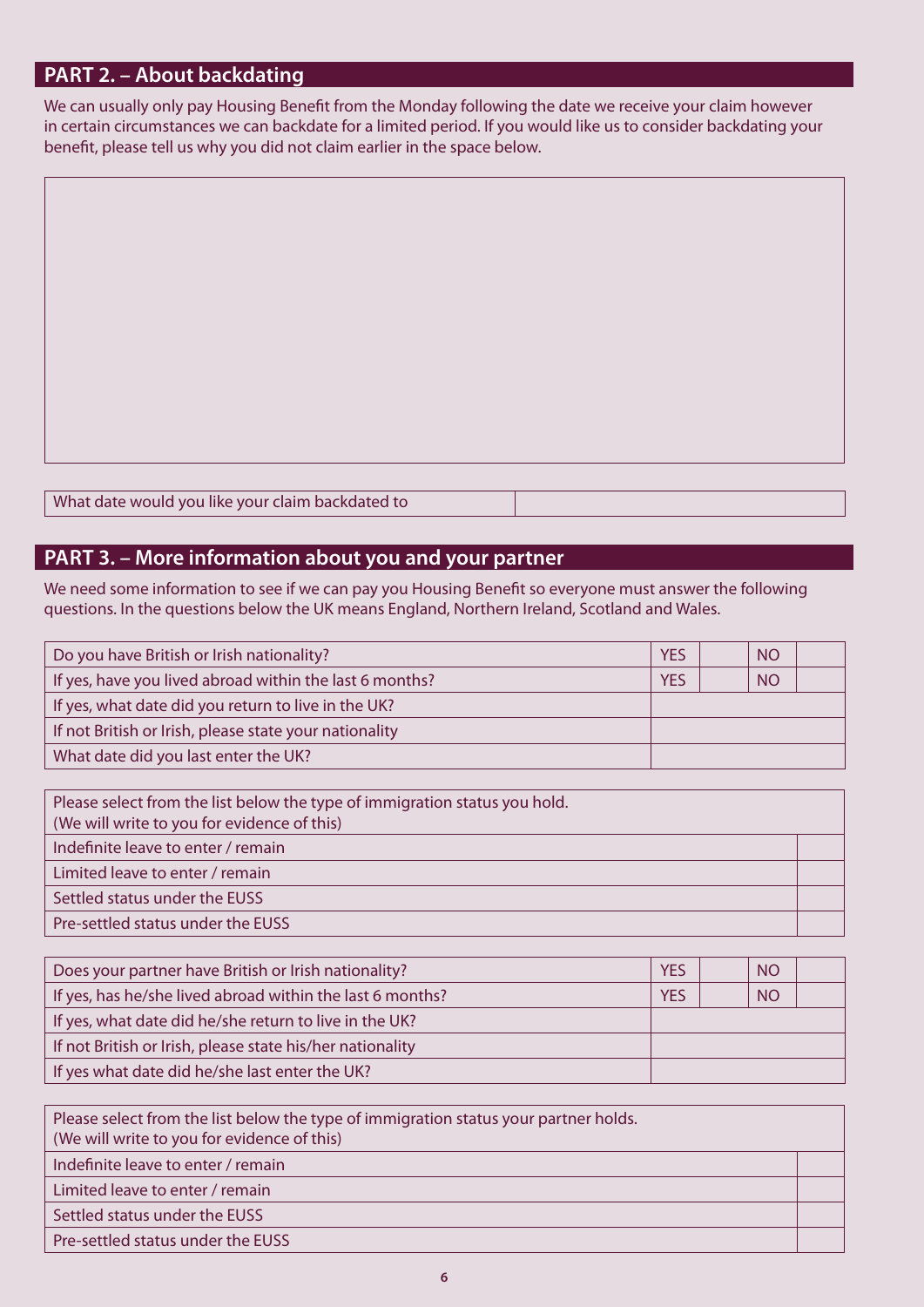Please tick if any of the following apply to either you or your partner.

| Have a vehicle from a mobility scheme e.g. Motability                        |  |
|------------------------------------------------------------------------------|--|
| Entitled to but not currently being paid Carers Allowance                    |  |
| Have someone who is receiving Carers Allowance to look after me/us           |  |
| Have a carer who lives somewhere else but provides overnight care in my home |  |
| Are registered blind                                                         |  |
| Recently left care provided by Social Services                               |  |

If you or your partner has moved home within the last 12 months, we need to know about your last address but only if it is different from the address you are now claiming from.

|                                                  | <b>YOU</b> |           | <b>YOUR PARTNER</b> |            |  |           |  |
|--------------------------------------------------|------------|-----------|---------------------|------------|--|-----------|--|
| What was your last address?                      |            |           |                     |            |  |           |  |
|                                                  |            |           |                     |            |  |           |  |
|                                                  | Post Code  |           |                     | Post Code  |  |           |  |
| Were you an NIHE tenant?                         | <b>YES</b> | <b>NO</b> |                     | <b>YES</b> |  | <b>NO</b> |  |
| Were you a Housing<br><b>Association Tenant?</b> | <b>YES</b> | <b>NO</b> |                     | <b>YES</b> |  | <b>NO</b> |  |
| Did you rent from a Private<br>Landlord?         | <b>YES</b> | <b>NO</b> |                     | <b>YES</b> |  | <b>NO</b> |  |
| Were you a home owner?                           | <b>YES</b> | <b>NO</b> |                     | <b>YES</b> |  | <b>NO</b> |  |
| Was this your marital home?                      | <b>YES</b> | <b>NO</b> |                     | <b>YES</b> |  | <b>NO</b> |  |
| Did you live with parents?                       | <b>YES</b> | <b>NO</b> |                     | <b>YES</b> |  | <b>NO</b> |  |
| Other - please specify                           |            |           |                     |            |  |           |  |

# **PART 4. - Monitoring Information**

The Housing Executive aims to deliver a completely fair and impartial service to everyone regardless of political affiliation, religious belief, ethnic origin or sexual orientation. Collecting some basic information concerning your religion and ethnic origin will help us monitor if we are achieving this.

*YOU DO NOT HAVE TO ANSWER THESE QUESTIONS AND YOUR APPLICATION WILL NOT BE AFFECTED IF YOU CHOOSE NOT TO DO SO, ANY INFORMATION GIVEN WILL BE TREATED AS STRICTLY CONFIDENTIAL.* 

Please tick one box to indicate what best describes your religion and one box to indicate what best describes your ethnic origin

| <b>RELIGION</b> | <b>ETHNIC ORIGIN</b>   | <b>ETHNIC ORIGIN</b>   |  |
|-----------------|------------------------|------------------------|--|
| Catholic        | Bangladeshi            | Indian                 |  |
| Protestant      | <b>Black African</b>   | <b>Irish Traveller</b> |  |
| Other           | <b>Black Caribbean</b> | Pakistani              |  |
| <b>None</b>     | Chinese                | White                  |  |

If your partner or another household member is of a different ethnic origin or religion to you please give details below

| <b>NAME</b> | <b>RELIGION</b> | <b>ETHNIC ORIGIN</b> |
|-------------|-----------------|----------------------|
|             |                 |                      |
|             |                 |                      |
|             |                 |                      |
|             |                 |                      |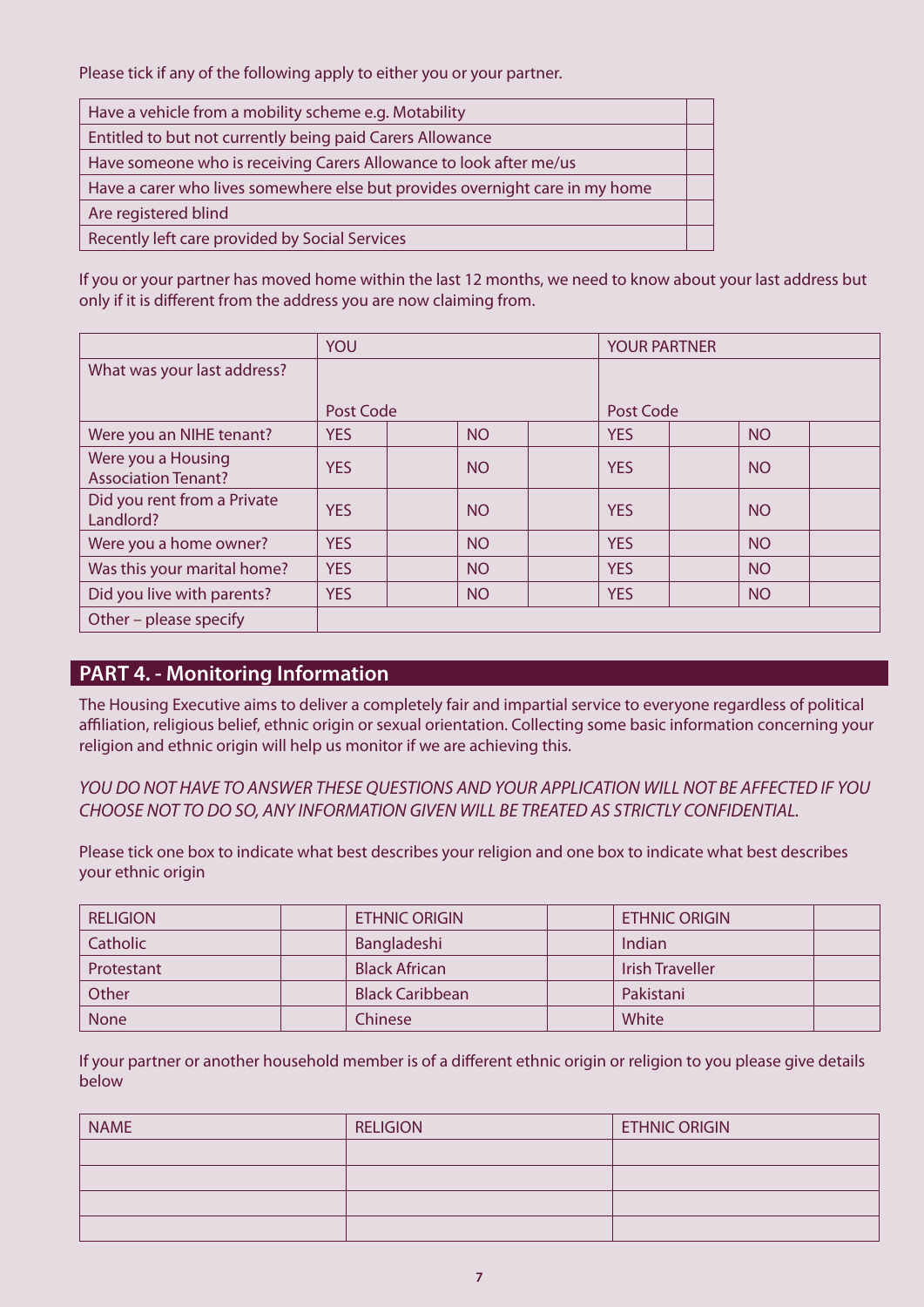# **PART 5. – About children and young people**

We now need to know about children or young people in your household for whom you, or your partner, receive Child Benefit. If you receive Child Benefit for more than 6 children use the space in Part 11 to give us their details.

|                                  | CHILD <sub>1</sub> | <b>CHILD 2</b> | CHILD <sub>3</sub> |
|----------------------------------|--------------------|----------------|--------------------|
| <b>First Name</b>                |                    |                |                    |
| <b>Last Name</b>                 |                    |                |                    |
| Date of birth                    |                    |                |                    |
| Sex                              |                    |                |                    |
| Relationship to you/your partner |                    |                |                    |
| <b>Child Benefit Number</b>      |                    |                |                    |
| Who is this paid to              |                    |                |                    |

|                                  | CHILD <sub>4</sub> | CHILD <sub>5</sub> | CHILD 6 |
|----------------------------------|--------------------|--------------------|---------|
| <b>First Name</b>                |                    |                    |         |
| <b>Last Name</b>                 |                    |                    |         |
| Date of birth                    |                    |                    |         |
| Sex                              |                    |                    |         |
| Relationship to you/your partner |                    |                    |         |
| <b>Child Benefit Number</b>      |                    |                    |         |
| Who is this paid to              |                    |                    |         |

Please tick if any of the following apply to the children or young people in your household. By "Receives DLA" we mean that any amount of either the care or the mobility component of Disability Living Allowance is being paid.

| <b>CHILD NUMBER</b> |  |  |  |
|---------------------|--|--|--|
| <b>Receives DLA</b> |  |  |  |
| Registered blind    |  |  |  |
| Has left school     |  |  |  |

We may need to see the child or young person's birth certificate or proof of the information you have provided.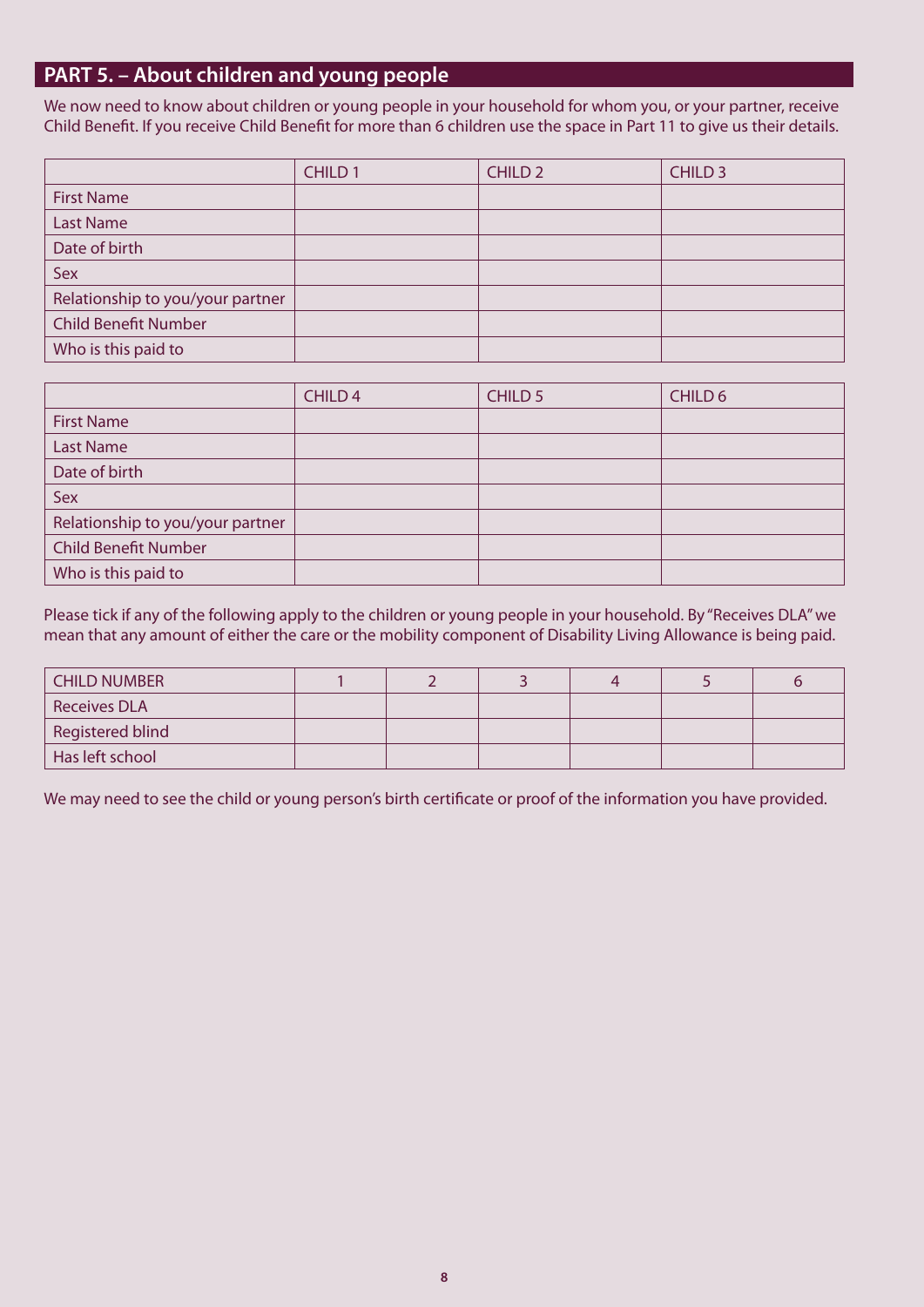# **PART 6. – About other people who live with you**

Now tell us about anyone else who normally lives with you and your partner, this includes adults and anyone over 16 for whom no-one receives Child Benefit. Do not include anyone who only shares a hall, bathroom or toilet with you but do include any boarders, lodgers or sub-tenants. Boarders and lodgers are not members of your family and will receive at least one meal per day from you whereas sub-tenants are responsible for all their own cooking arrangements. If you have more than 3 other people living with you use the space in Part 11 to give us their details.

|                                | PERSON 1   |  |           | PERSON <sub>2</sub> |            |  | PERSON 3  |  |            |  |           |  |
|--------------------------------|------------|--|-----------|---------------------|------------|--|-----------|--|------------|--|-----------|--|
| <b>First Name</b>              |            |  |           |                     |            |  |           |  |            |  |           |  |
| <b>Last Name</b>               |            |  |           |                     |            |  |           |  |            |  |           |  |
| Date of birth                  |            |  |           |                     |            |  |           |  |            |  |           |  |
| Relationship to you            |            |  |           |                     |            |  |           |  |            |  |           |  |
| Is the partner of (state name) |            |  |           |                     |            |  |           |  |            |  |           |  |
| National Insurance No.         |            |  |           |                     |            |  |           |  |            |  |           |  |
| Is a boarder/lodger            | <b>YES</b> |  | <b>NO</b> |                     | <b>YES</b> |  | <b>NO</b> |  | <b>YES</b> |  | <b>NO</b> |  |
| Is a sub-tenant                | <b>YES</b> |  | <b>NO</b> |                     | <b>YES</b> |  | <b>NO</b> |  |            |  |           |  |
| Temporarily absent             | <b>YES</b> |  | <b>NO</b> |                     | <b>YES</b> |  | <b>NO</b> |  | <b>YES</b> |  | <b>NO</b> |  |

Please tick if any of the following apply to these people

|                                                                  | PERSON 1 | PERSON <sub>2</sub> | PERSON <sub>3</sub> |
|------------------------------------------------------------------|----------|---------------------|---------------------|
| <b>Receives Income Support</b>                                   |          |                     |                     |
| Receives Income based Job Seekers<br>Allowance                   |          |                     |                     |
| Receives Income Related Employment &<br><b>Support Allowance</b> |          |                     |                     |
| <b>Receives Pension Credit</b>                                   |          |                     |                     |
| <b>Receives Universal Credit</b>                                 |          |                     |                     |
| Is a full time student                                           |          |                     |                     |
| Is on a training course                                          |          |                     |                     |
| Works more than 16 hours a week                                  |          |                     |                     |

If anyone (other than boarders/lodgers) works more than 16 hours a week we need to know more details about their income, tell us about it below.

|                                          | <b>PERSON1</b> | PERSON 2 | PERSON 3 |
|------------------------------------------|----------------|----------|----------|
| Weekly earnings before deductions        |                |          |          |
| Weekly total of income from all benefits |                |          |          |
| Weekly total of income from tax credits  |                |          |          |
| Weekly total of any other income         |                |          |          |
| Yearly interest on any savings           |                |          |          |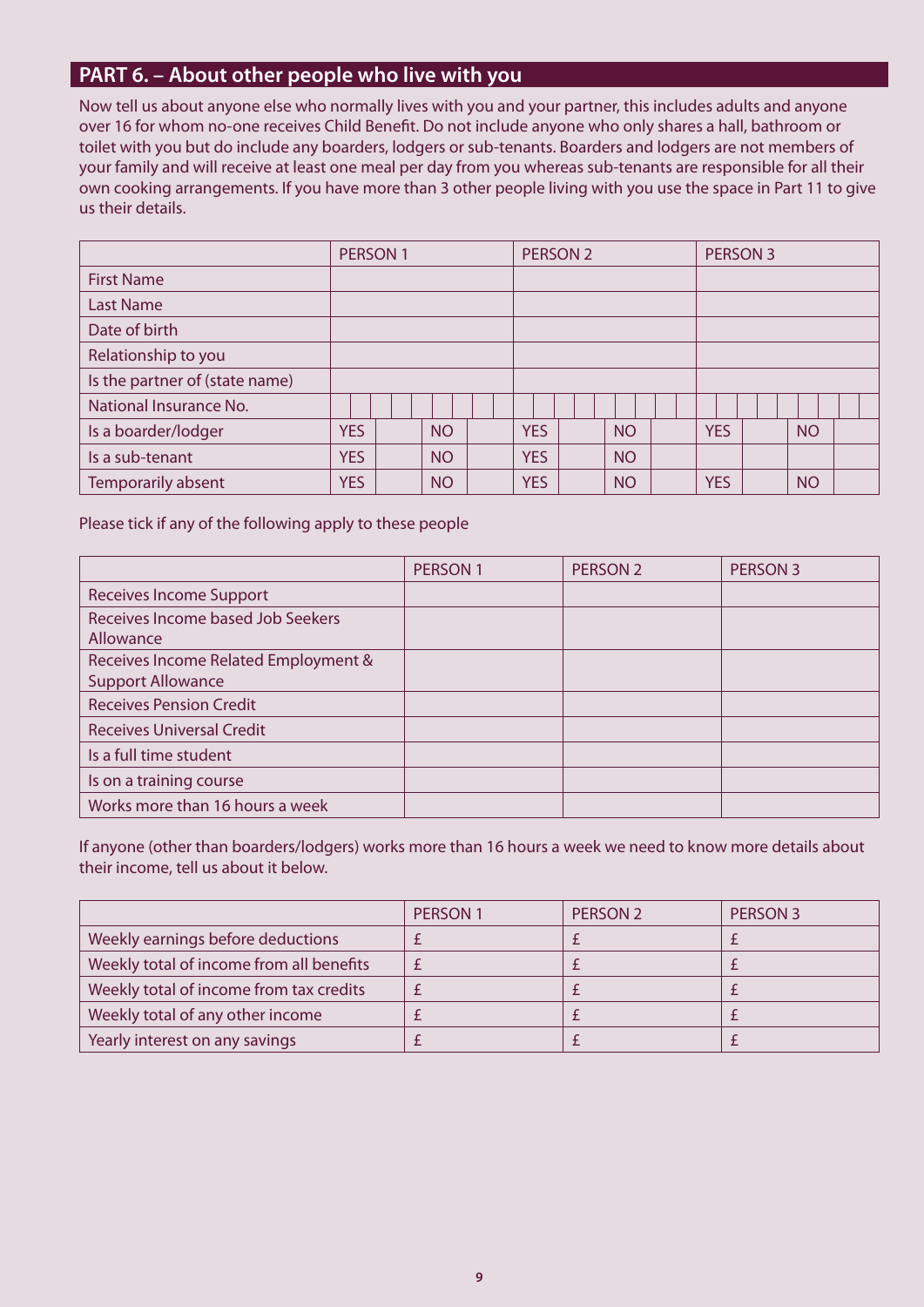# **PART 7. – About your income**

We first need to know if you or your partner is *currently* receiving any of the following types of income Please tick which applies

| Employment & Support Allowance (Income Related) |  |
|-------------------------------------------------|--|
| <b>Income Support</b>                           |  |
| Job Seeker Allowance (Income Based)             |  |
| Pension Credit (Guarantee Credit)               |  |
| Universal Credit                                |  |

## **Benefits, State Pensions & Tax Credits**

Please tick if you, or your partner, currently receive or have applied for any of the following types of income (you do not need to give amounts).

| <b>INCOME TYPE</b>                                | <b>BEING PAID</b> | <b>APPLIED FOR</b> |
|---------------------------------------------------|-------------------|--------------------|
| <b>Attendance Allowance</b>                       |                   |                    |
| <b>Bereavement Allowance</b>                      |                   |                    |
| <b>Carers Allowance</b>                           |                   |                    |
| <b>Child Tax Credit</b>                           |                   |                    |
| Disability Living Allowance - Mobility Component  |                   |                    |
| Disability Living Allowance - Care Component      |                   |                    |
| Personal Independence Payment (PIP)               |                   |                    |
| Employment & Support Allowance (Contributory)     |                   |                    |
| Employment & Support Allowance (Income Related)   |                   |                    |
| <b>Incapacity Benefit</b>                         |                   |                    |
| <b>Income Support</b>                             |                   |                    |
| <b>Industrial Injuries Death Benefit</b>          |                   |                    |
| Industrial Injuries Disablement Benefit           |                   |                    |
| <b>Job Seekers Allowance (Contribution Based)</b> |                   |                    |
| Job Seeker Allowance (Income Based)               |                   |                    |
| <b>Maternity Allowance</b>                        |                   |                    |
| <b>Pension Credit (Guarantee Credit)</b>          |                   |                    |
| <b>Pension Credit (Savings Credit)</b>            |                   |                    |
| Severe Disablement Allowance                      |                   |                    |
| <b>State Retirement Pension</b>                   |                   |                    |
| <b>Universal Credit</b>                           |                   |                    |
| <b>War Disablement Pension</b>                    |                   |                    |
| <b>War Widows Pension</b>                         |                   |                    |
| <b>Widowed Parents Allowance</b>                  |                   |                    |
| <b>Widows Pension</b>                             |                   |                    |
| <b>Working Tax Credit</b>                         |                   |                    |

We can usually confirm this type of income without evidence from you however sometimes we may have to ask you to provide proof.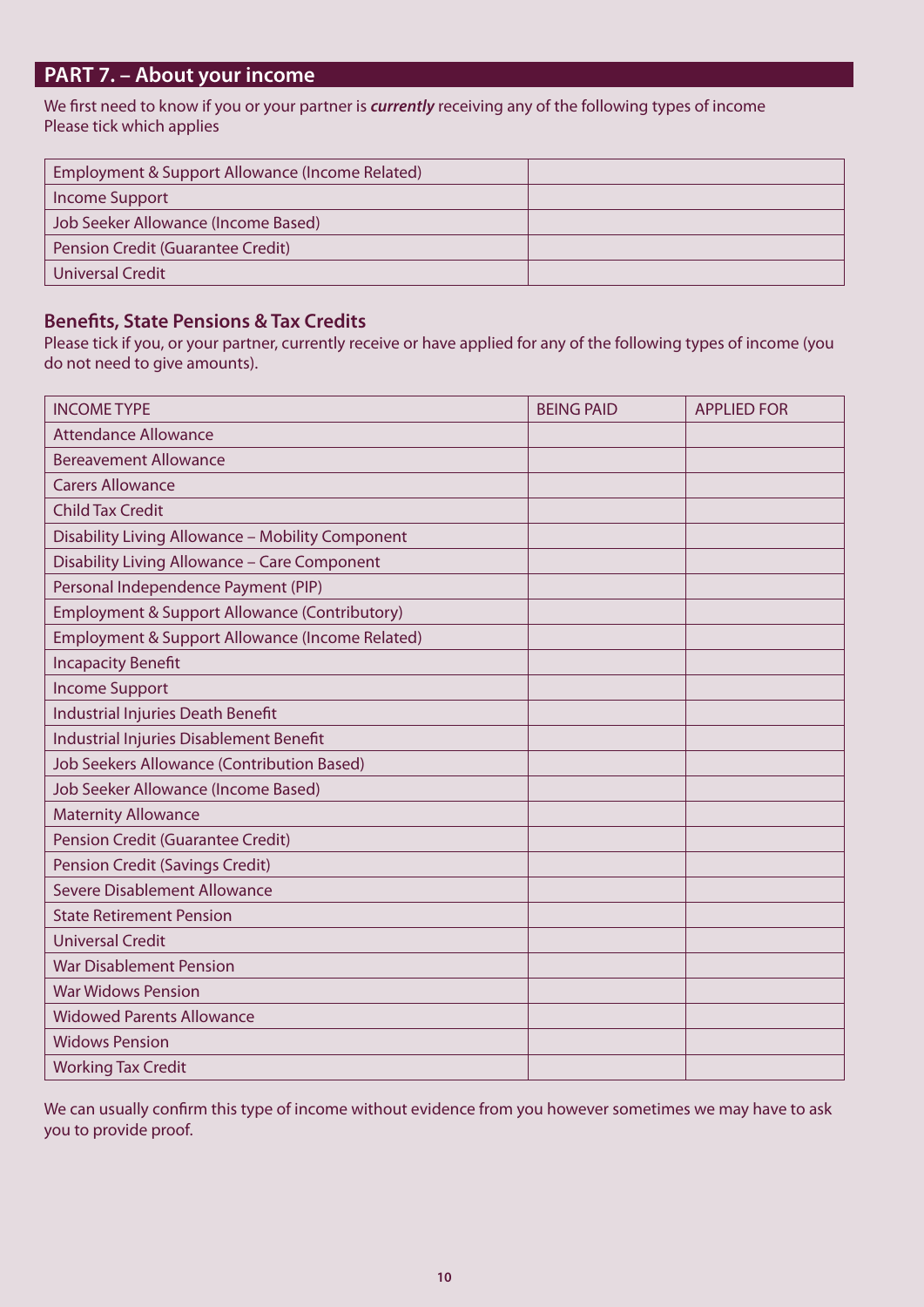We now need to know about your income from ALL other sources please complete any of the sections that apply to you.

# **Earnings**

First answer the question below.

| Do either you, or your partner, do any work  | <b>YES</b> | <b>NC</b> |  |
|----------------------------------------------|------------|-----------|--|
| at all; this means paid work, unpaid work or |            |           |  |
| voluntary work.                              |            |           |  |

If you answered **yes** please give details below. If you have more than 1 job we need the same information for all jobs so if necessary **use the space in Part 11 of this form to give us details**. We will need to see evidence of any money received from work. You can ask your employer to complete a Certificate of Earnings (at the back of this form) otherwise we will need to see recent consecutive payslips covering 5 weeks, 3 fortnights or 2 months depending on how often you are paid.

|                                                                 | YOU        |  |           |  | <b>YOUR PARTNER</b> |  |           |  |
|-----------------------------------------------------------------|------------|--|-----------|--|---------------------|--|-----------|--|
| Who do you work for, please give<br>employer's name and address |            |  |           |  |                     |  |           |  |
|                                                                 | Post Code  |  |           |  | Post Code           |  |           |  |
| What type of work is it                                         |            |  |           |  |                     |  |           |  |
| When did you start                                              |            |  |           |  |                     |  |           |  |
| If work is due to end give date                                 |            |  |           |  |                     |  |           |  |
| Payroll, employee or staff number                               |            |  |           |  |                     |  |           |  |
| Are you self employed                                           | <b>YES</b> |  | <b>NO</b> |  | <b>YES</b>          |  | <b>NO</b> |  |

If you or your partner is self-employed we will contact you for further details of your income.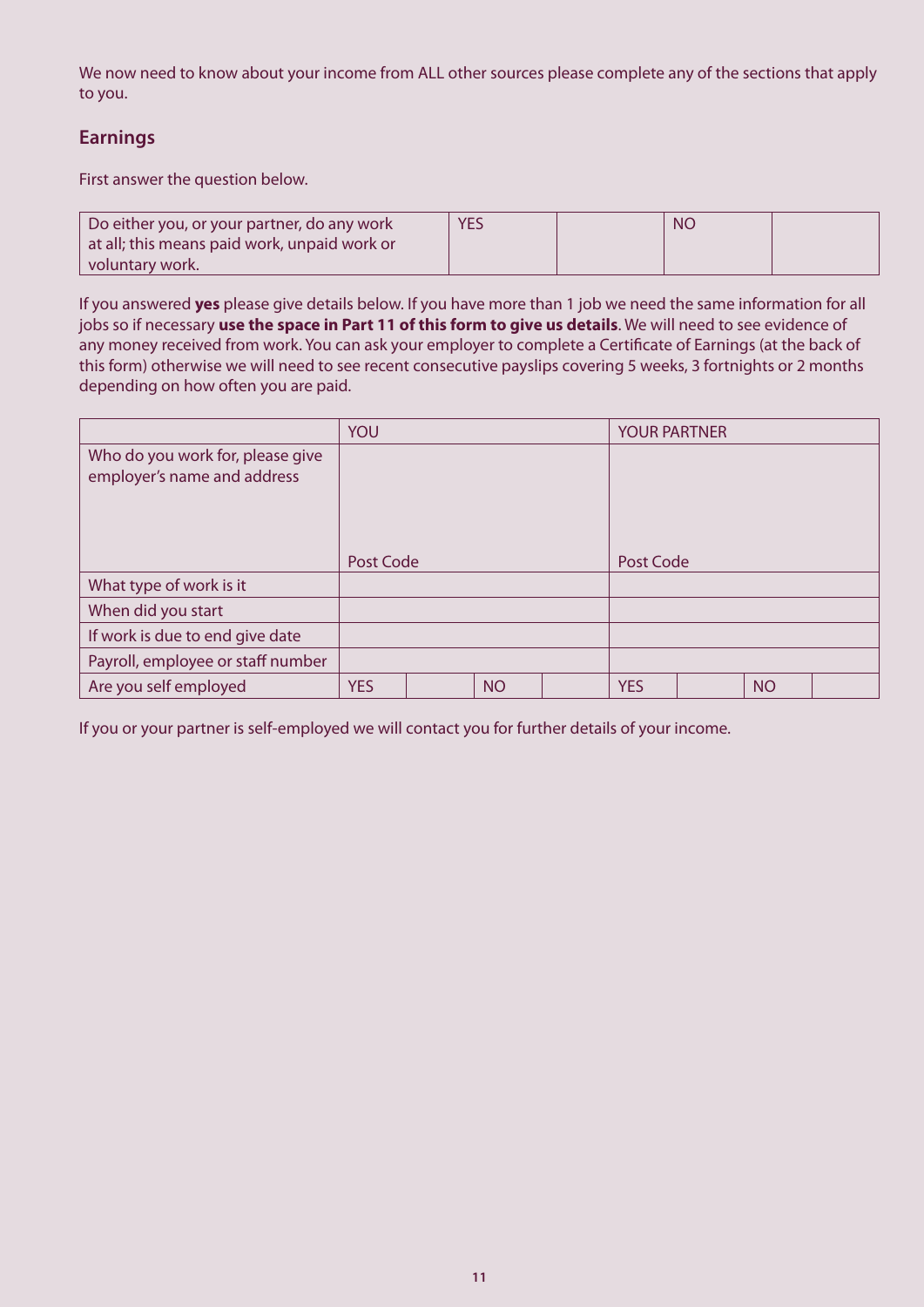#### If you work for an employer please give us the details below

|                                      | YOU        |  |           | <b>PARTNER</b> |            |  |           |  |
|--------------------------------------|------------|--|-----------|----------------|------------|--|-----------|--|
| Hours each week usually worked       |            |  |           |                |            |  |           |  |
| Pay before any deductions            |            |  |           |                |            |  |           |  |
| How often do you receive this        |            |  |           |                |            |  |           |  |
| Do you pay towards a private pension | <b>YES</b> |  | <b>NO</b> |                | <b>YES</b> |  | <b>NO</b> |  |
| If yes how much do you pay           |            |  |           |                |            |  |           |  |
| How often do you pay this            | Every      |  |           | <b>Every</b>   |            |  |           |  |
| If known give date of next pay rise  |            |  |           |                |            |  |           |  |

If you or your partner is currently absent from work but still receiving payments from your employer please tick if any of the following apply

|                                                | YOU | <b>PARTNER</b> |
|------------------------------------------------|-----|----------------|
| <b>Receiving Statutory Sick Pay</b>            |     |                |
| Receiving Statutory Maternity or Paternity Pay |     |                |
| Receiving Statutory Adoption Pay               |     |                |

If you or your partner are currently receiving employer's sick or maternity pay please give details below

|                          | YOU | <b>PARTNER</b> | <b>HOW OFTEN</b> |
|--------------------------|-----|----------------|------------------|
| Employer's sick pay      |     |                |                  |
| Employer's maternity pay |     |                |                  |

## **Income from Voluntary & Unpaid Work**

If you, or your partner, do any voluntary or unpaid work please give us details below. We will need to see evidence of income from voluntary work.

|                                                                                  | YOU        |  |           | <b>YOUR PARTNER</b> |            |  |           |  |
|----------------------------------------------------------------------------------|------------|--|-----------|---------------------|------------|--|-----------|--|
| Who do you do the voluntary or unpaid<br>work for, please state name and address |            |  |           |                     |            |  |           |  |
| When did you start                                                               |            |  |           |                     |            |  |           |  |
| Hours worked each week                                                           |            |  |           |                     |            |  |           |  |
| Do you get paid                                                                  | <b>YES</b> |  | <b>NO</b> |                     | <b>YES</b> |  | <b>NO</b> |  |
| Do you get tips                                                                  | <b>YES</b> |  | <b>NO</b> |                     | <b>YES</b> |  | <b>NO</b> |  |
| Do you get expenses only                                                         | <b>YES</b> |  | <b>NO</b> |                     | <b>YES</b> |  | <b>NO</b> |  |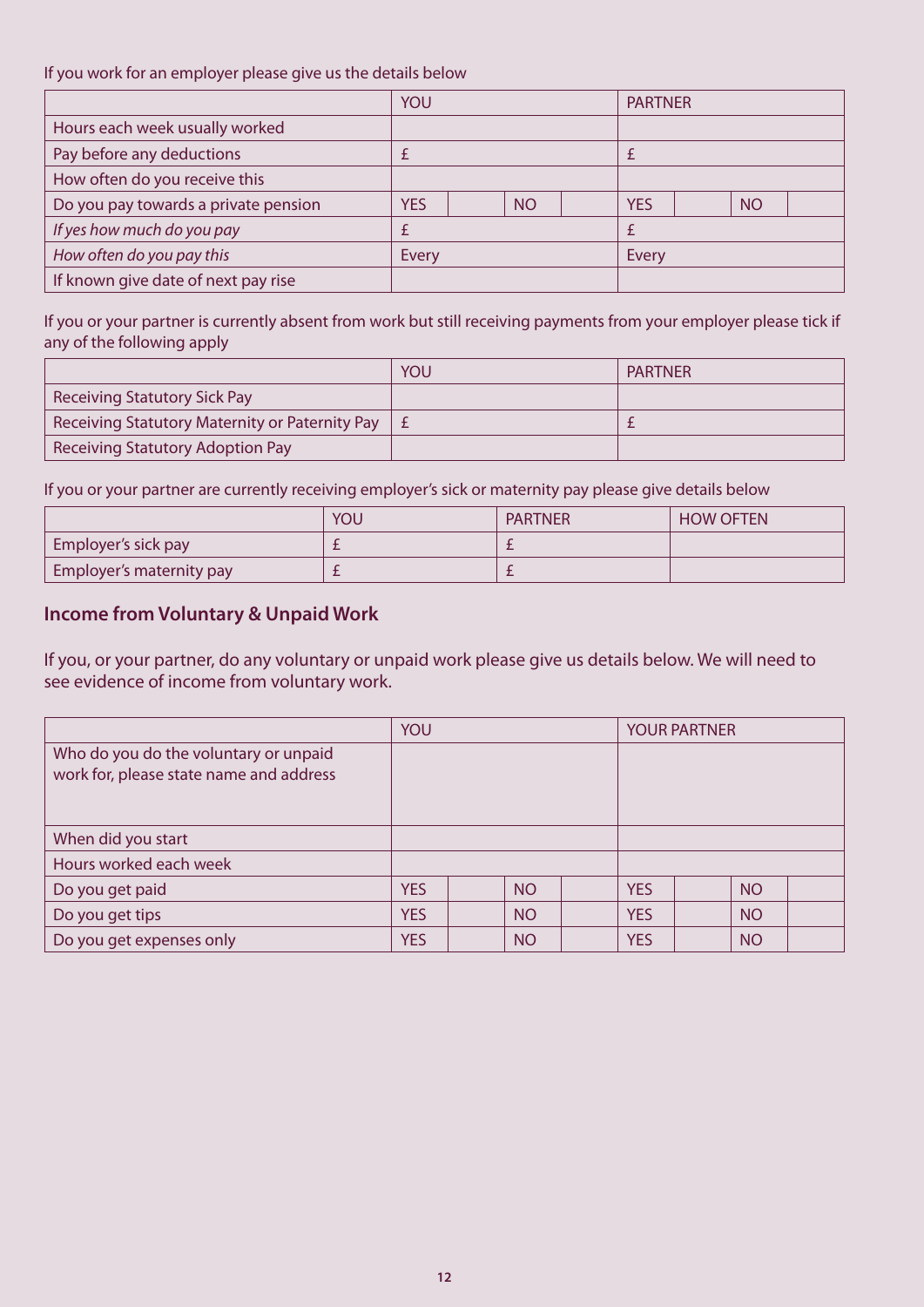

**Important Notice: Landlord Registration Scheme**  All private landlords in Northern Ireland are required by law to register with the Landlord Registration Scheme and to obtain a Landlord Registration certificate. For further information or to register online go to https://www.nidirect.gov.uk/articles/landlord-registration-scheme. To register by telephone please ring 0300 200 7821.

# HOUSING BENEFIT CERTIFICATE OF OCCUPATION

If you are a private sector tenant, this form must be completed by your landlord or agent. This form should then be returned directly to the appropriate Housing Benefit office by the landlord or agent. (Please see addresses on the back of this form)

# **NO HOUSING BENEFIT CAN BE PAID UNTIL THIS IS RECEIVED BY THE HOUSING EXECUTIVE.**

| Property Address (include any flat number) |           |
|--------------------------------------------|-----------|
|                                            | Post Code |

| <b>Tenant's Name</b>      |           |
|---------------------------|-----------|
| Tenant's Partner's name   |           |
| Previous HB Reference No. |           |
| <b>Previous Address</b>   |           |
|                           |           |
|                           | Post Code |

## **About the owner/agent**

Please give us details of the property owner (required in **EVERY** case)

| Last Name                                                                                                                                                                                                                 |           |  |  |  |  |  |
|---------------------------------------------------------------------------------------------------------------------------------------------------------------------------------------------------------------------------|-----------|--|--|--|--|--|
| <b>Other Names</b>                                                                                                                                                                                                        |           |  |  |  |  |  |
| <b>Address</b>                                                                                                                                                                                                            |           |  |  |  |  |  |
|                                                                                                                                                                                                                           |           |  |  |  |  |  |
|                                                                                                                                                                                                                           | Post Code |  |  |  |  |  |
| <b>Phone Number</b>                                                                                                                                                                                                       |           |  |  |  |  |  |
| Email address                                                                                                                                                                                                             |           |  |  |  |  |  |
| A valid email address is vital so you can gain access to the Housing Benefit payment schedule. Where you<br>declare an email address in the space above, you are confirming that the Housing Executive can use this email |           |  |  |  |  |  |
| address to send you all your Housing Benefit payment schedules.                                                                                                                                                           |           |  |  |  |  |  |

If you employ an agent, please provide details below

| <b>Agent's Name</b>                                             |                                                                                                               |
|-----------------------------------------------------------------|---------------------------------------------------------------------------------------------------------------|
| Company                                                         |                                                                                                               |
| <b>Address</b>                                                  |                                                                                                               |
|                                                                 |                                                                                                               |
|                                                                 | Post Code                                                                                                     |
| <b>Phone Number</b>                                             |                                                                                                               |
| Email address                                                   |                                                                                                               |
|                                                                 | A valid email address is vital so you can gain access to the Housing Benefit payment schedule. Where you      |
|                                                                 | declare an email address in the space above, you are confirming that the Housing Executive can use this email |
| address to send you all your Housing Benefit payment schedules. |                                                                                                               |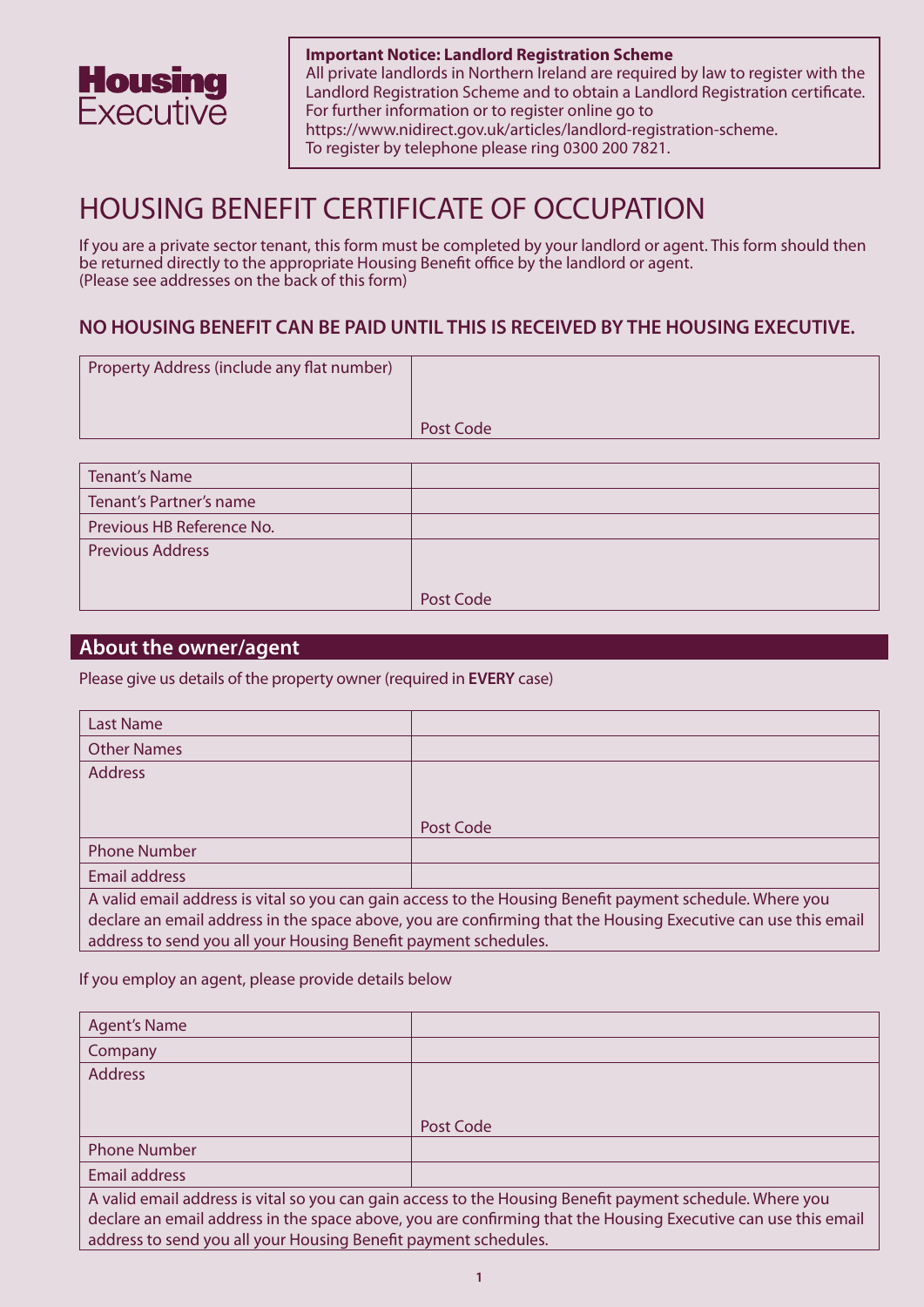|                                                              | <b>YES</b> | NO |
|--------------------------------------------------------------|------------|----|
| Is the tenant related to the owner or agent                  |            |    |
| Is the tenant's partner related to the owner or agent        |            |    |
| Is the tenant's former partner related to the owner or agent |            |    |
| Is a close family member related to the owner or agent       |            |    |
| Is the tenant a former partner of the owner                  |            |    |
| Is the owner responsible for a child living in the property  |            |    |
| Is the owner or agent employed by the Housing Executive      |            |    |

If you answered yes to any of the questions above, please provide details below.

| Do you already receive direct payment of Housing Benefit | YES | <b>NO</b> |  |
|----------------------------------------------------------|-----|-----------|--|

If yes, please state your landlord reference number here \_\_\_\_\_\_\_\_\_\_\_\_\_\_\_\_\_\_\_\_\_\_\_\_

If you do not currently receive direct payment of Housing Benefit, you must provide in the table below, details of the bank or building society account you wish to use to receive payments.

| Name of bank or building society |           |  |  |  |  |  |
|----------------------------------|-----------|--|--|--|--|--|
| <b>Branch address</b>            |           |  |  |  |  |  |
|                                  |           |  |  |  |  |  |
|                                  |           |  |  |  |  |  |
|                                  |           |  |  |  |  |  |
|                                  | Post Code |  |  |  |  |  |
| Sort Code                        |           |  |  |  |  |  |
| <b>Account Number</b>            |           |  |  |  |  |  |
| <b>Account Name</b>              |           |  |  |  |  |  |

# **About the tenancy**

| What date did the tenancy commence                      |  |
|---------------------------------------------------------|--|
| On what date did the tenant first occupy the property   |  |
| Is the tenant still living there - state yes or no      |  |
| Is the tenant in arrears -state yes or no               |  |
| If yes state by how many weeks                          |  |
| How much in total do you charge the tenant              |  |
| How often is this charged (e.g. weekly or monthly)      |  |
| Are rates included - state yes or no                    |  |
| Are charges for any services included - state yes or no |  |
| Are charges for meals included - state yes or no        |  |
| Is there a signed tenancy agreement? - state yes or no  |  |
| Is it a joint tenancy? - state yes or no                |  |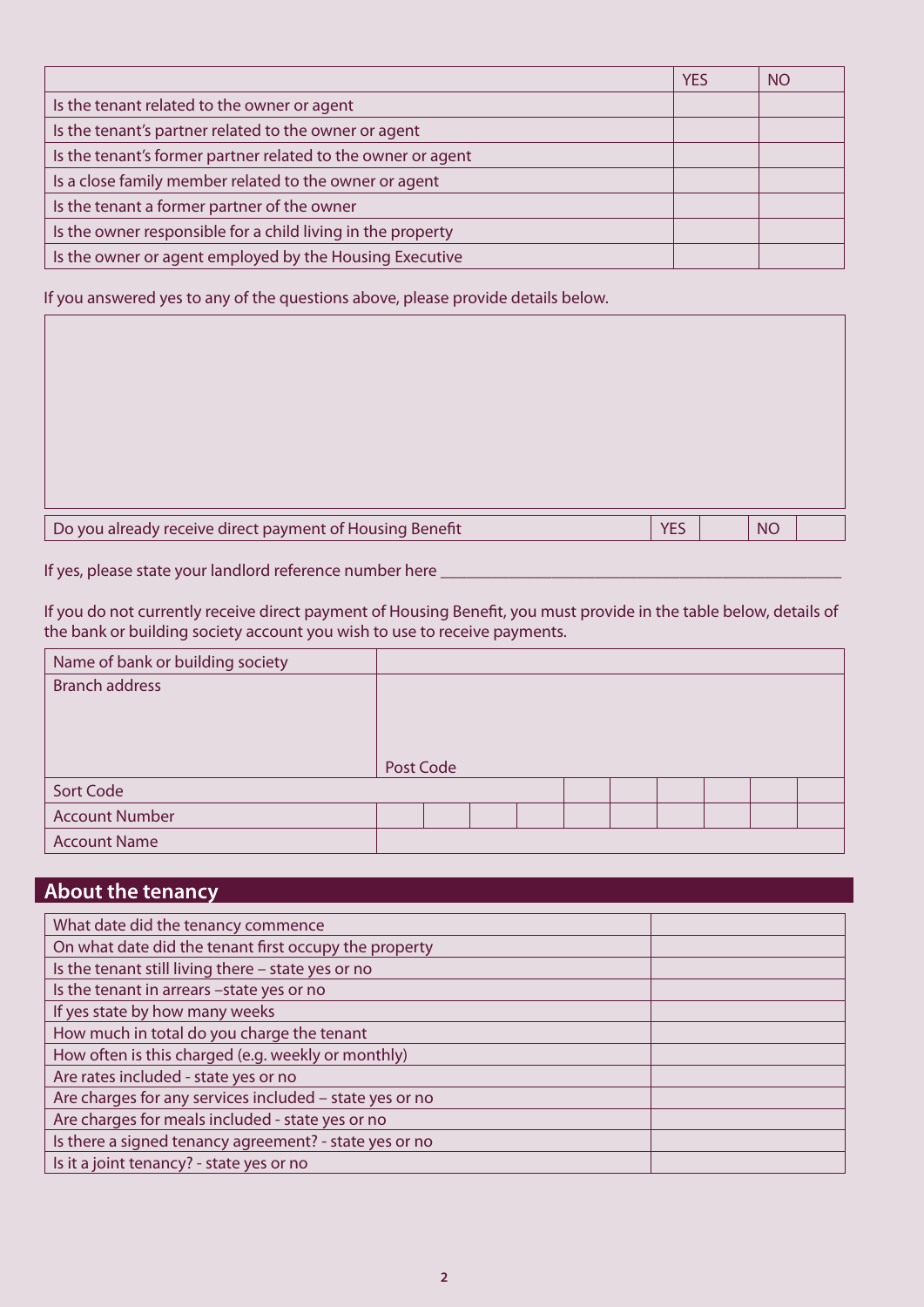If charges for services or meals are included, please give details

| <b>SERVICE</b>       | <b>AMOUNT</b> | <b>SERVICE</b>        | <b>AMOUNT</b> |
|----------------------|---------------|-----------------------|---------------|
| Heating              |               | Laundry or cleaning   |               |
| Lighting             |               | <b>Furniture</b>      |               |
| Hot water            |               | Garage/parking space  |               |
| Power for cooking    |               | Personal care/support |               |
| Other (give details) |               |                       |               |

| <b>MEAL</b>      | <b>AMOUNT</b> |               |                |
|------------------|---------------|---------------|----------------|
| <b>Breakfast</b> |               | Tick if daily | Tick if weekly |
| Lunch            |               | Tick if daily | Tick if weekly |
| Evening meal     |               | Tick if daily | Tick if weekly |

# **About the tenant's accommodation/property**

The tenant's accommodation is (tick one box only)

| House           | Purpose built flat | Houseboat        |  |
|-----------------|--------------------|------------------|--|
| Bungalow        | Flat over a shop   | Bedsit or rooms  |  |
| Flat in a house | Caravan            | Board & lodgings |  |

#### The property is (tick one box)

| $   -$<br>etached i<br>Inea<br><b>PETTILE</b><br>Lat<br>$\sim$<br>$\sim$ |  |
|--------------------------------------------------------------------------|--|
|--------------------------------------------------------------------------|--|

# Number of rooms occupied by the household

|                     | <b>NUMBER</b> |
|---------------------|---------------|
| <b>Living Rooms</b> |               |
| <b>Kitchens</b>     |               |
| Bedrooms            |               |
| <b>Bathrooms</b>    |               |

| Does the tenant share any rooms (other than | <b>YES</b> | <b>NC</b> |  |
|---------------------------------------------|------------|-----------|--|
| with a partner or any children)             |            |           |  |

# If YES, please tick rooms that are shared

| Shares a living room             |  |
|----------------------------------|--|
| Shares a bedroom                 |  |
| Shares a kitchen only            |  |
| Shares a bathroom only           |  |
| Shares both kitchen and bathroom |  |

## Private Tenancies Order 2006 information

|                                                                   | <b>YES</b> | <b>NO</b> |
|-------------------------------------------------------------------|------------|-----------|
| Was the property built before 1945                                |            |           |
| If yes has a Certificate of Fitness been issued                   |            |           |
| Is the rent registered with the Rent Officer for Northern Ireland |            |           |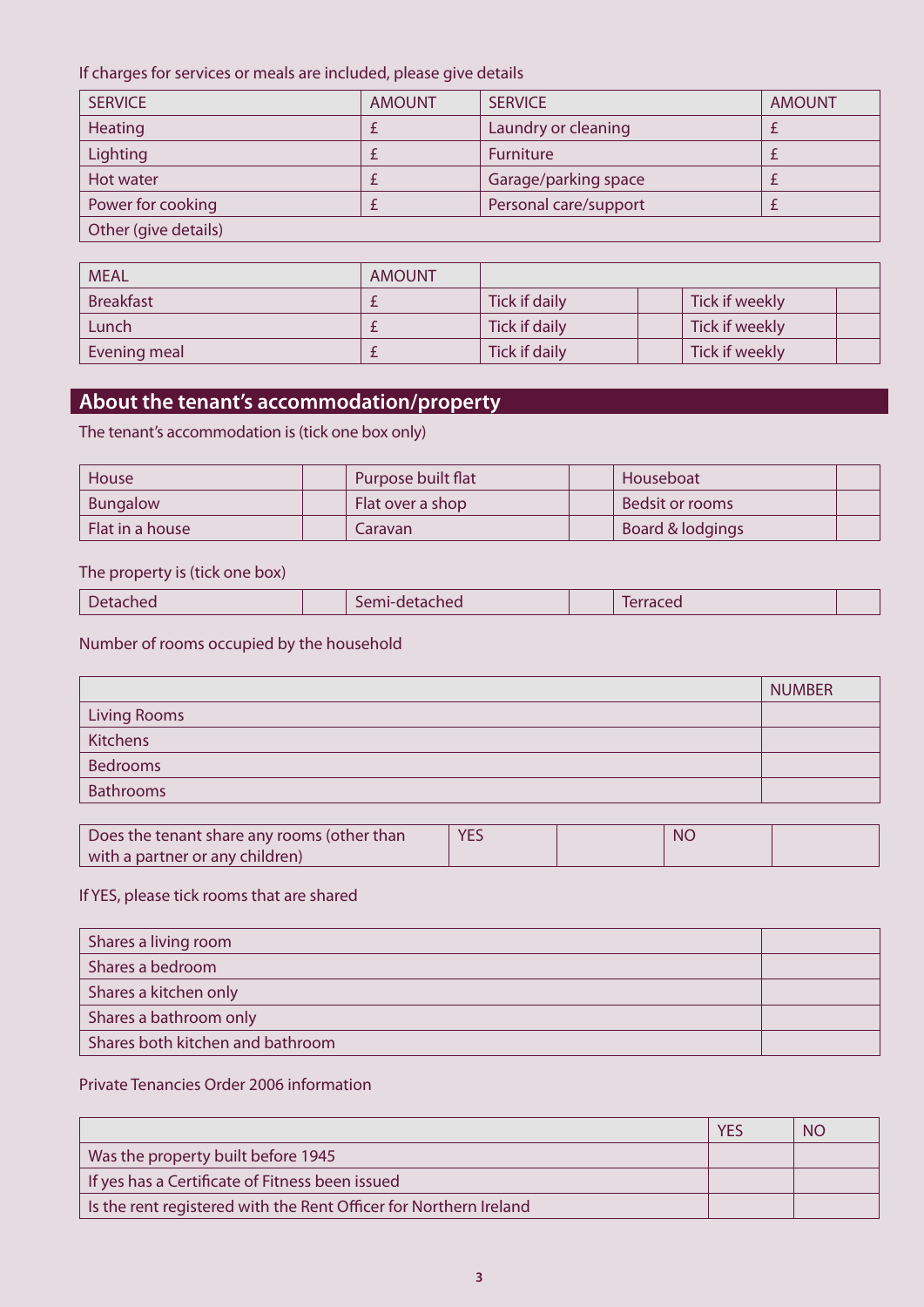The following statement is important so please read it carefully. You must sign and date the statement and then return the form to us.

**I declare that to the best of my knowledge and belief that the information given on this form is correct, true and complete. I understand that it is a criminal offence to knowingly give incomplete or false information or to withhold relevant information. I fully understand that any Housing Benefit overpaid to a landlord or agent may be recovered from any other payment of Housing Benefit made to that person even if it is in respect of another tenancy.** 

Signature: \_\_\_\_\_\_\_\_\_\_\_\_\_\_\_\_\_\_\_\_\_\_\_\_\_\_\_\_\_\_\_\_\_\_\_\_\_\_\_\_\_\_\_ Date: \_\_\_\_\_\_\_\_\_\_\_\_\_\_\_\_\_\_\_\_\_\_\_\_\_\_\_\_\_\_\_\_\_\_

#### **What we do with this information**

Your tenant has applied to the Housing Executive to claim Housing Benefit. The Housing Executive in processing their application is exercising its statutory powers using the lawful basis of public task. The Housing Executive requires the information in this certificate as it is necessary to determine your tenant's Housing Benefit entitlement (if any) under the law.

#### **Sharing this information with others**

The Housing Executive may share the information to verify it. The information may also be shared with government departments for use in the prevention, detection, investigation or prosecution of offences relating to social security or tax. The information may also be shared for other functions of the Housing Executive under statute. The sharing of information is only where this is necessary to comply with our legal obligations or as permitted by General Data Protection Regulation or the Data Protection Act 2018.

# **HOUSING BENEFIT OFFICE ADDRESSES**

| <b>OFFICE ADDRESS</b>                                                | DISTRICT COUNCIL AREAS COVERED                                                         |
|----------------------------------------------------------------------|----------------------------------------------------------------------------------------|
| Twickenham House<br>Mount Street, BALLYMENA BT43 6BP                 | Antrim, Ballymena, Ballymoney, Carrickfergus, Coleraine,<br>Larne, Newtownabbey, Moyle |
| 4th Floor Housing Centre, 1-11 May Street,<br><b>BELFAST BT1 4NA</b> | <b>Belfast</b>                                                                         |
| <b>Marlborough House</b><br>Central Way CRAIGAVON BT64 1AJ           | Armagh, Banbridge, Craigavon, Newry & Mourne                                           |
| <b>Richmond Chambers</b><br>The Diamond LONDONDERRY BT48 6QP         | Derry, Limavady, Magherafelt, Strabane                                                 |
| <b>Strangford House</b><br>28 Court Street NEWTOWNARDS BT23 7NX      | Ards, Bangor, Castlereagh, Downpatrick                                                 |
| <b>MacAllister House</b><br>Woodside Avenue OMAGH BT79 7BP           | Cookstown, Dungannon, Fermanagh, Omagh                                                 |
| 29 Antrim Street, Lisburn BT28 1AU                                   | <b>Housing Benefit Recovery Office</b>                                                 |

#### **Data Protection**

The Housing Executive protects your personal information in accordance with General Data Protection Regulation and the Data Protection Act 2018. You have a right to know how we collect and use your personal information. These details can be found in our Privacy Notice which is on our website *www.nihe.gov.uk/privacy\_notice* or we can post or email a copy to you.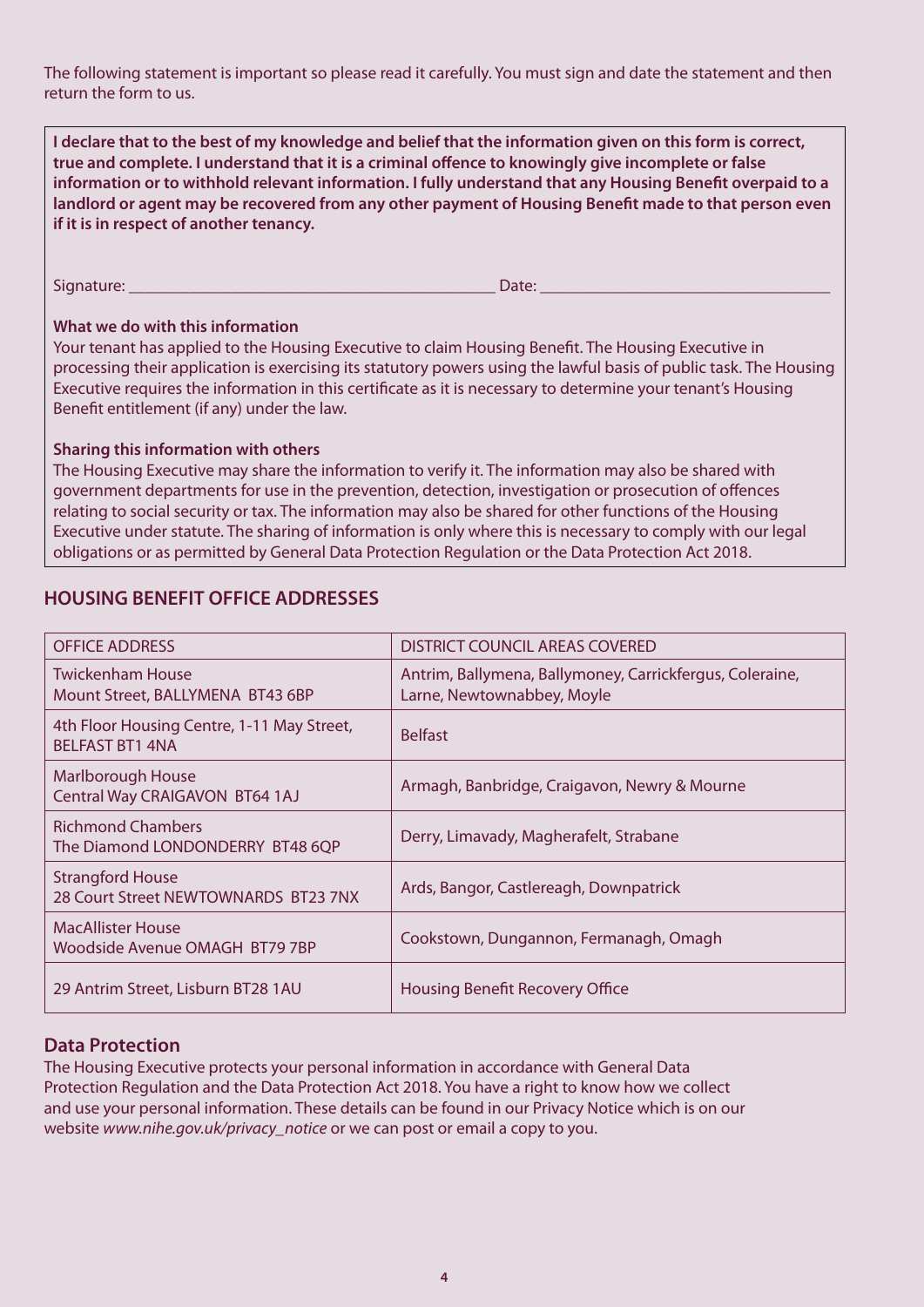# **Income from Voluntary & Unpaid Work (continued)**

If you are paid anything or receive tips, please give details below

|                         | YOU | <b>YOUR PARTNER</b> |
|-------------------------|-----|---------------------|
| How much are you paid   |     |                     |
| How often               |     |                     |
| Amount of tips received |     |                     |
| For what period         |     |                     |

### **Money you pay out**

In some circumstances we can take payments made to a registered childminder, day nursery, after school club or parental contributions to a student into account. We will need to see proof of these payments and, if applicable, the Certificate of Registration for the childminder.

If you receive childcare vouchers or use salary sacrifice as part of a scheme managed by your employer or a similar scheme by HMRC, you must always submit payslips from your employer as evidence of your earnings.

| Do you make any payments to a registered         | <b>YES</b> | <b>NO</b> |  |
|--------------------------------------------------|------------|-----------|--|
| childminder, day nursery or after school club    |            |           |  |
| If yes how much do you pay each week             |            |           |  |
| Do you pay a parental contribution for a student | <b>YES</b> | <b>NO</b> |  |
| If yes how much do you pay each week             |            |           |  |

## **Income from boarders/lodgers and subtenants**

We need to know about any income you receive from boarders/lodgers and sub-tenants. These are people who occupy part of your dwelling and pay rent to you but are not members of your immediate family. Boarders/ lodgers receive at least one meal per day from you whereas sub-tenants are responsible for all their own cooking arrangements.

| Do you have any boarders/lodgers living with you     | <b>YES</b> | <b>NO</b> |  |
|------------------------------------------------------|------------|-----------|--|
| If yes state number of boarders/lodgers              |            |           |  |
| If yes how much in total do you charge each week     |            |           |  |
| Are you related to any of the boarders/lodgers       | <b>YES</b> | <b>NO</b> |  |
| If yes please state relationship to you/your partner |            |           |  |

| Do you have any subtenants                           | YES        | <b>NO</b> |  |
|------------------------------------------------------|------------|-----------|--|
| If yes how many sub-tenants do you have              |            |           |  |
| If yes how much in total you receive each week       |            |           |  |
| Does this include any amount for heating             | <b>YES</b> | <b>NO</b> |  |
| Are you related to the sub-tenant(s)                 | YES        | <b>NO</b> |  |
| If yes please state relationship to you/your partner |            |           |  |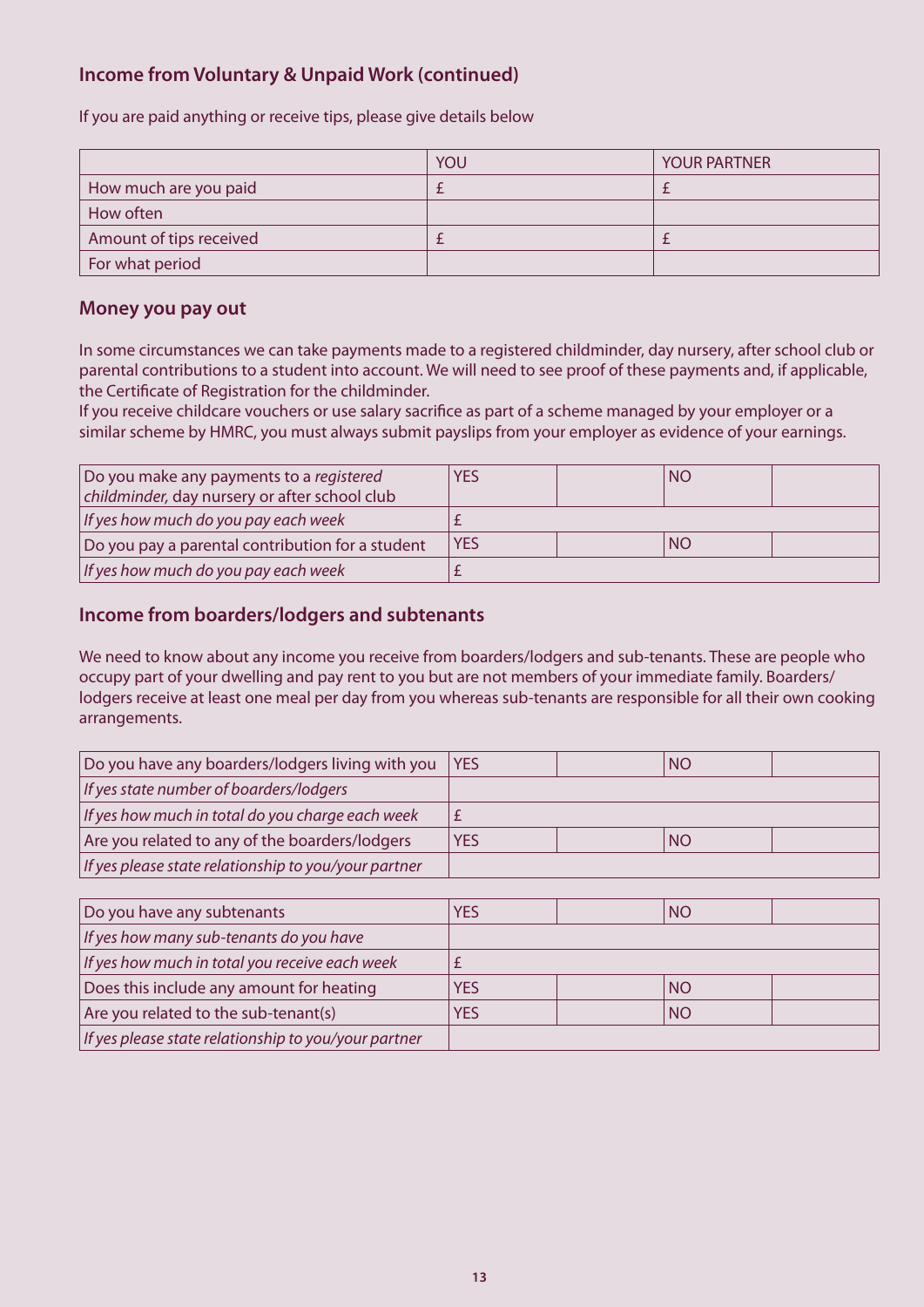# **Student income**

If you or your partner is a student, please answer the questions below. We will need to see proof of student income.

|                                                                           | YOU        |  |           | <b>PARTNER</b> |            |           |  |
|---------------------------------------------------------------------------|------------|--|-----------|----------------|------------|-----------|--|
| Are you a student                                                         | <b>YES</b> |  | <b>NO</b> |                | <b>YES</b> | <b>NO</b> |  |
| If yes is the course full time                                            | <b>YES</b> |  | <b>NO</b> |                | <b>YES</b> | <b>NO</b> |  |
| Where do you study (state name and<br>address of educational institution) |            |  |           |                |            |           |  |
| What date did the course start                                            |            |  |           |                |            |           |  |
| What date will the course end                                             |            |  |           |                |            |           |  |
| What type of course is it                                                 |            |  |           |                |            |           |  |

| Do you receive a student grant or loan                | <b>YES</b> | <b>NO</b> |
|-------------------------------------------------------|------------|-----------|
| If yes how much is this and how often is it paid      |            | Every     |
| Do you receive a parental contribution                | <b>YES</b> | <b>NO</b> |
| If yes how much is this and how often is it paid      |            | Every     |
| Do you receive any other income                       | <b>YES</b> | <b>NO</b> |
| Please state what this is e.g. bursary or sponsorship |            |           |
|                                                       |            |           |
| How much is this and how often is it paid             |            | Every     |

## **Any other income**

If you, or your partner, currently receive any other income please tell us about it below. You do not need to tell us about payments from the Independent Living Trust, the Eileen Trust or the Macfarlane Trust. We will need to see proof of any other income you may have.

| <b>INCOME TYPE</b>                         | <b>AMOUNT</b> | <b>EVERY</b> | PAID TO |
|--------------------------------------------|---------------|--------------|---------|
| Personal maintenance from a former partner |               |              |         |
| Occupational/works/private pensions        |               |              |         |
| <b>Training allowances</b>                 |               |              |         |
| Income from Trust funds                    |               |              |         |
| Regular cash payments                      |               |              |         |
| <b>Fostering allowance</b>                 |               |              |         |
| Guardian's allowance                       |               |              |         |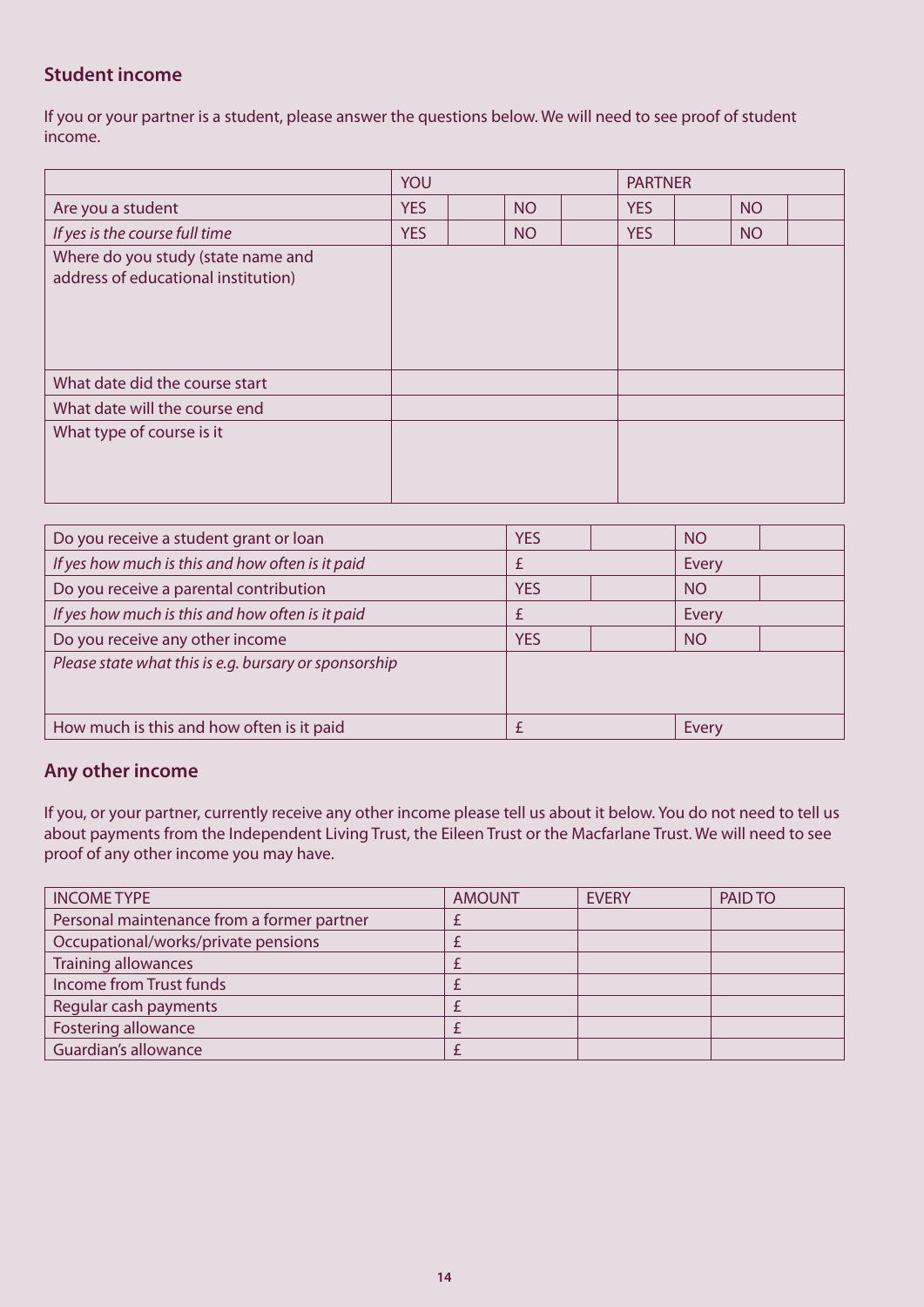If you have any other income not already listed, please give us details of this.

| <b>DESCRIPTION OF INCOME</b> | <b>AMOUNT</b> | <b>FREQUENCY</b> | PAID TO |
|------------------------------|---------------|------------------|---------|
|                              |               |                  |         |
|                              |               |                  |         |
|                              |               |                  |         |
|                              |               |                  |         |

### **Savings & Investments**

# **UNLESS YOU RECEIVE GUARANTEE PENSION CREDIT YOU CANNOT QUALIFY FOR HOUSING BENEFIT IF THE VALUE OF YOUR SAVINGS, CAPITAL AND INVESTMENTS EXCEEDS £16000**

We may need to see proof of your savings and investments if so we will contact you. Tell us first about any current or savings accounts held by you or your partner at a bank, building society, post office, credit union or any other financial institution.

| Account<br><b>Type</b> | Name of your Bank/<br><b>Building Society etc.</b> | <b>Account Number</b> | Name On Account | <b>Current</b><br><b>Balance</b> |
|------------------------|----------------------------------------------------|-----------------------|-----------------|----------------------------------|
| Current/Savings        |                                                    |                       |                 |                                  |
| Current/Savings        |                                                    |                       |                 |                                  |
| Current/Savings        |                                                    |                       |                 |                                  |
| Current/Savings        |                                                    |                       |                 |                                  |
| Current/Savings        |                                                    |                       |                 |                                  |
| Current/Savings        |                                                    |                       |                 |                                  |
| Current/Savings        |                                                    |                       |                 |                                  |

Now tell us about any other cash or investments you or your partner have.

| <b>TYPE</b>                                                  | <b>VALUE</b> |
|--------------------------------------------------------------|--------------|
| Cash                                                         |              |
| <b>Premium Bonds</b>                                         |              |
| Unit Trusts, ISA's, PEP's or TESSA's                         |              |
| National Savings Certificates                                |              |
| Ulster Savings Certificates, Income or Capital Bonds         |              |
| Money/property held in trust                                 |              |
| Other investments- please give details below of what this is |              |
|                                                              |              |

To ensure that we do not wrongly take certain savings or investments into account, please tell us if your savings or investments include any money from the following.

|                                                         | <b>YES</b> | <b>NO</b> |
|---------------------------------------------------------|------------|-----------|
| The sale of a house                                     |            |           |
| A charity                                               |            |           |
| Compulsory purchase of a former home                    |            |           |
| Far Eastern Prisoner of War Compensation Scheme         |            |           |
| Compensation for atrocities during the 2nd World War    |            |           |
| Paid to families of the disappeared in Northern Ireland |            |           |
| Payments from the vCJD (Creutzveld-Jacob Disease) Trust |            |           |

If you answered yes to any of the above questions about savings we will contact you for further information.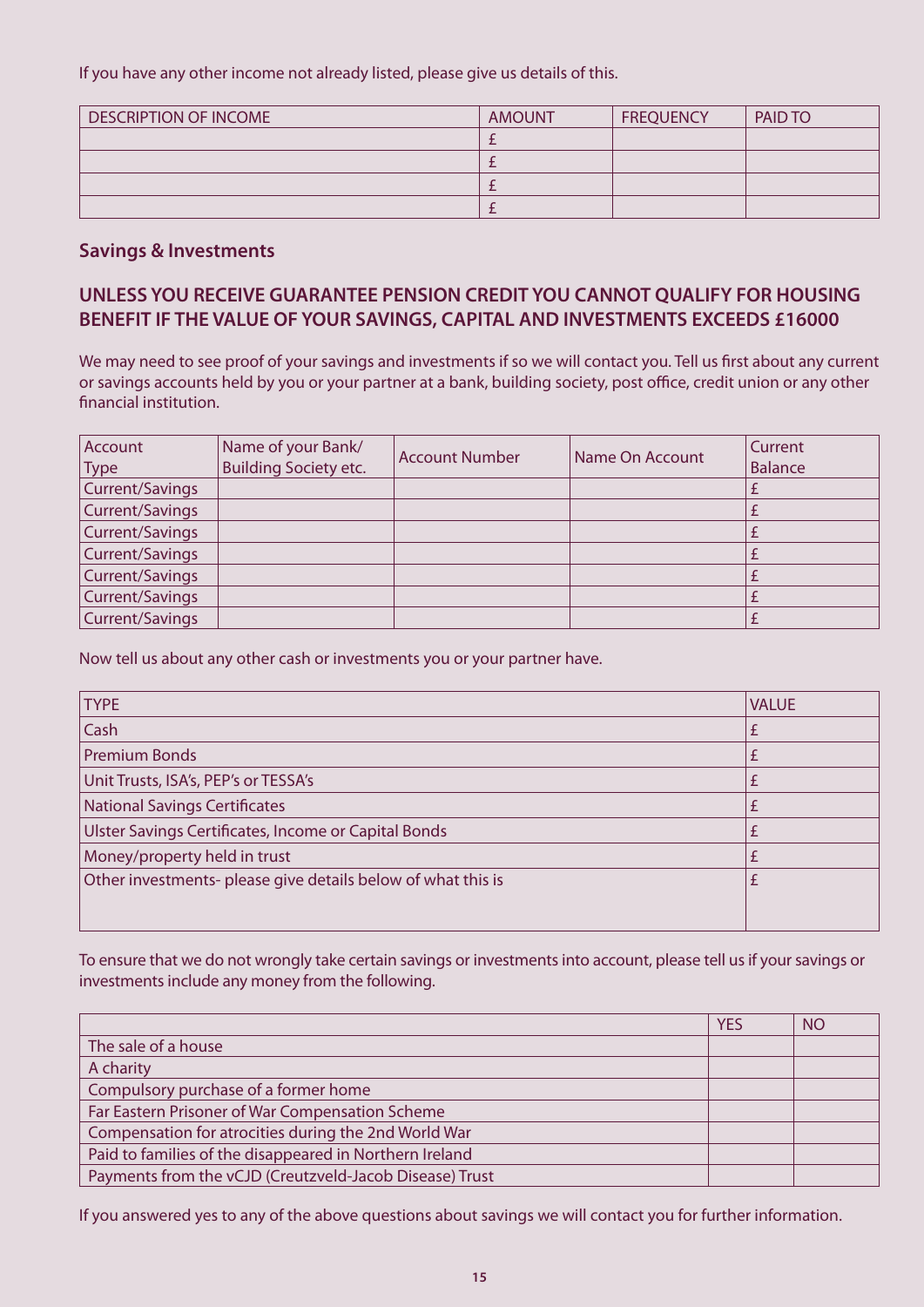# **Shares**

Please tell us if you, or your partner, own shares here or in any other country.

| Do you or your partner own any shares in the UK or any other   YES |  | <b>NC</b> |  |
|--------------------------------------------------------------------|--|-----------|--|
| country                                                            |  |           |  |

If you answered yes please give details below, we may need to contact you about this.

| Name of company | No. of shares | Approx. Value |
|-----------------|---------------|---------------|
|                 |               |               |
|                 |               |               |
|                 |               |               |
|                 |               |               |
|                 |               |               |
|                 |               |               |
|                 |               |               |

## **Property & Land**

We need to know if you, or your partner, own property or land in this or any other country. You should still answer yes if there is a mortgage or loan outstanding on the property or land.

| Apart from the property you live in do you or your partner      | <b>YES</b> | <b>NC</b> |  |
|-----------------------------------------------------------------|------------|-----------|--|
| $\vert$ own any property or land in the UK or any other country |            |           |  |

If you answered yes, we will contact you for further details

If you are a **tenant**, you must complete **PART 8** and you do not need to complete **PART 9**. If you are an **owner occupier** you do not need to complete **PART 8**, please go directly to **PART 9**.

# **PART 8. – About rent and where you live (Only complete if you are a tenant)**

Are you renting your home from a Private Landlord, the Housing Executive or a Housing Association?

| Yes |  | Nol |  |
|-----|--|-----|--|
|-----|--|-----|--|

If you answer "Yes", then complete the rest of this question. If you answer "No", proceed to the question about the **Number of bedrooms in your property on page 17**.

#### **Important: this may affect how much housing benefit you get:**

Please read the following very carefully and answer the **yes** or **no** questions at the end.

If you rent your home from a Private Landlord, The Housing Executive or a Housing Association, your housing benefit may be reduced if your property has more bedrooms than you actually need.

(a) You may be allowed an **additional bedroom** if someone living with you is unable to share a bedroom:

- • If you have declared that you live with a partner but you cannot share a bedroom with that partner because of medical circumstances, you could be allowed an extra bedroom
- • If you have children under the age of 10 who cannot share a bedroom, you could be allowed an extra bedroom
- • If you have children aged 10 or more of the same sex who cannot share a bedroom, you could be allowed an extra bedroom
- (b) You may also be allowed an additional bedroom for an overnight carer who looks after you, your partner, your child or a person aged 18 or more who lives with you.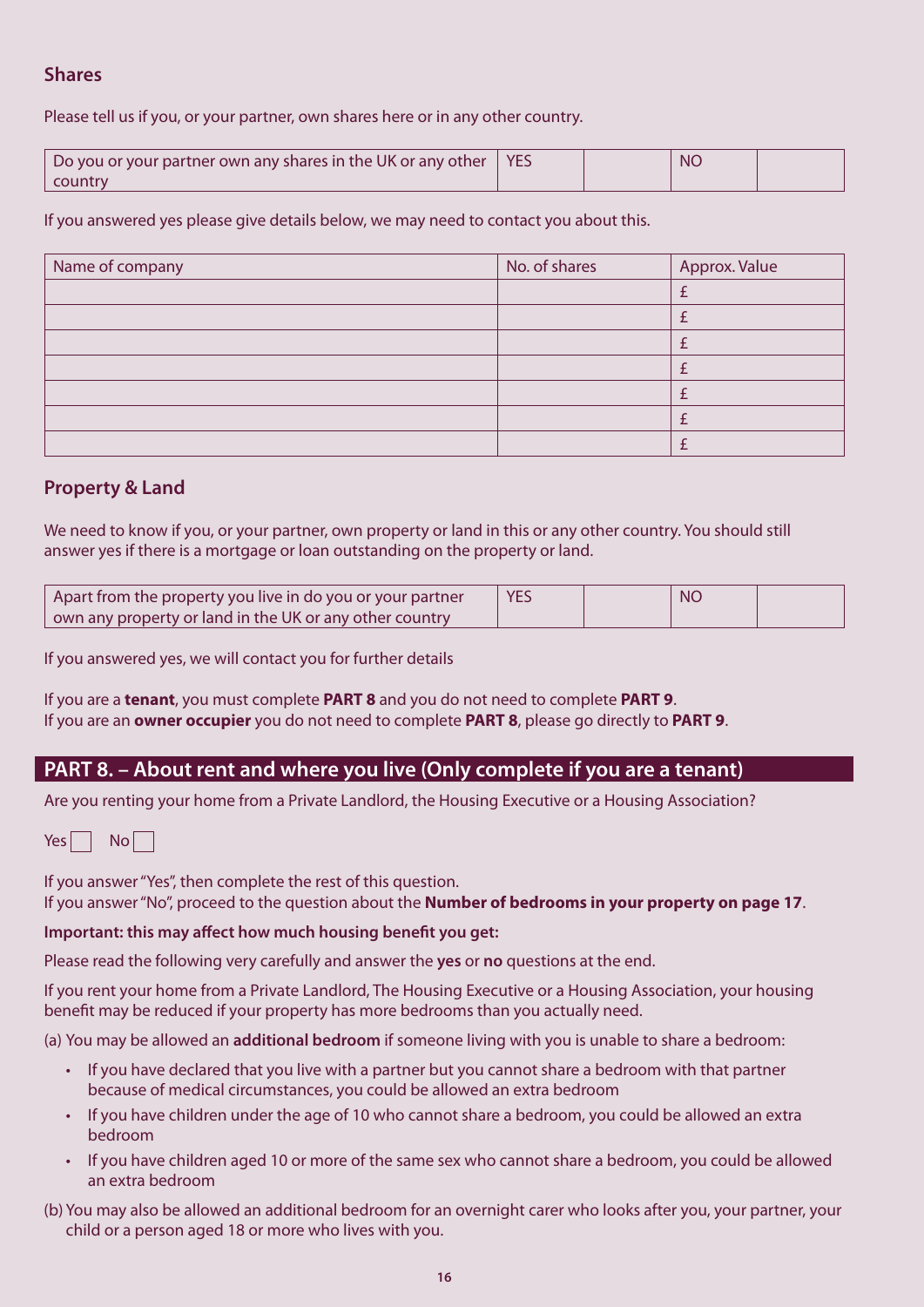Do you require an additional bedroom for any of the reasons listed in (a) or (b)?

 $Yes \Box No \Box$ 

**If you have answered "Yes",** 

- **please use the space in Part 11 of this form** to tell us why you need an additional bedroom
- • we may need to ask you for more information about this so please make sure that you have provided your telephone number and / or email address details on this application form

## **Number of bedrooms in your property**

| How many bedrooms are in the property you are renting           |            |           |  |
|-----------------------------------------------------------------|------------|-----------|--|
| Did you sign a tenancy agreement?                               | YES        | <b>NO</b> |  |
| Do you have a joint tenancy?                                    | <b>YES</b> | <b>NO</b> |  |
| If you have a joint tenancy are you related to any of the other | <b>YES</b> | <b>NO</b> |  |
| joint tenants?                                                  |            |           |  |

#### **Housing Executive tenants should go now to Part 11 everyone else should continue with the rest of Part 8**

| Landlord or Agent's Name                        |           |
|-------------------------------------------------|-----------|
| Landlord or Agent's Address (if not NIHE)       |           |
|                                                 | Post Code |
| Landlord's phone number                         |           |
| Landlord's e-mail address                       |           |
| Total amount payable by you to the landlord     | f         |
| How often is this paid (e.g. weekly or monthly) |           |

#### **Sharing information with your landlord**

Sharing information with your landlord can help us to deal with your claim more quickly. If you agree to this we will only share information about the progress of your claim. We will not share any of your personal details. Sharing information with your landlord may also prevent any action being taken against you by your landlord for non-payment of rent or rates, while your claim is still being processed.

| Can we share information concerning your claim with your | <b>YES</b> | <b>NO</b> |  |
|----------------------------------------------------------|------------|-----------|--|
| landlord as outlined above                               |            |           |  |
| Alliabeduaries af Camaama                                |            |           |  |

**Withdrawal of Consent** 

You can withdraw your consent at any time by emailing *dataprotection@nihe.gov.uk* or by contacting any housing benefit office or any Housing Executive officer.

| r rease answer an or the gaestrons below                             |            |           |
|----------------------------------------------------------------------|------------|-----------|
| Do you share paying the rent with anyone other than<br>your partner  | <b>YES</b> | <b>NO</b> |
| If yes what is your share of the rent                                | £          | Each      |
| Are there any weeks when you do not have to pay the<br>landlord rent | <b>YES</b> | <b>NO</b> |
| If yes how many weeks each year                                      |            |           |
| Does the rent include an amount for a garage or<br>parking space     | <b>YES</b> | <b>NO</b> |
| If yes can you choose not to rent this                               | <b>YES</b> | <b>NO</b> |
| Is the property furnished                                            | <b>YES</b> | <b>NO</b> |
| Are you behind with your rent                                        | <b>YES</b> | <b>NO</b> |
| If yes by how many weeks                                             |            |           |

Please answer all of the questions below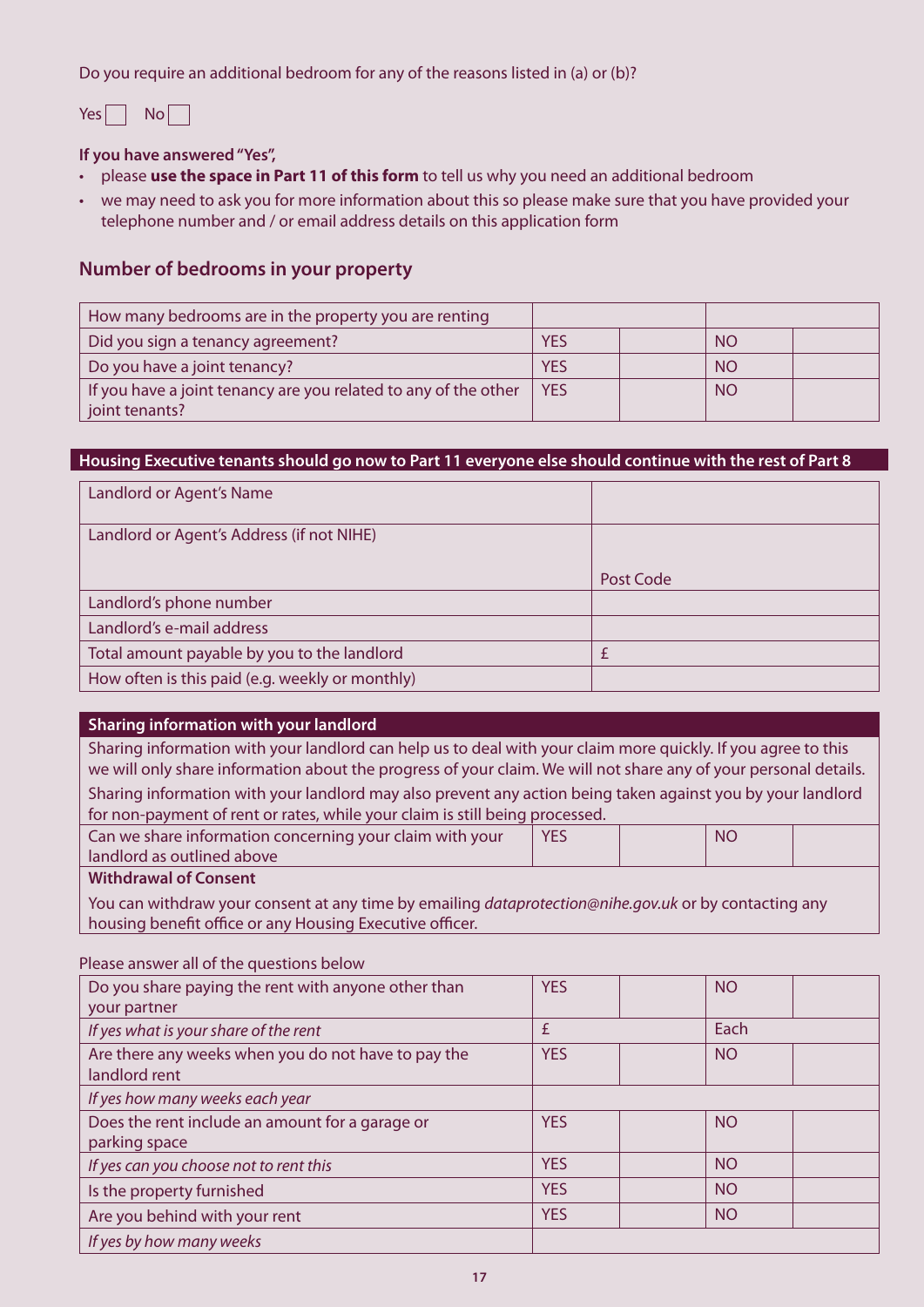# **If you are a Housing Association tenant you do NOT need to answer the questions below, move on now to Part 10.**

| Did you or your partner ever own this property               | <b>YES</b> | <b>NO</b> |  |
|--------------------------------------------------------------|------------|-----------|--|
| If yes what date did you sell the property                   |            |           |  |
| Do you use the property for any sort of business             | <b>YES</b> | <b>NO</b> |  |
| Are you or your partner related to the owner or agent        | <b>YES</b> | <b>NO</b> |  |
| If yes please state relationship                             |            |           |  |
| Is the landlord a former partner of either you or your       | <b>YES</b> | <b>NO</b> |  |
| current partner                                              |            |           |  |
| If yes did either you or your partner live with the landlord | <b>YES</b> | <b>NO</b> |  |
| in this property                                             |            |           |  |
| Is the landlord responsible for any of your or your          | <b>YES</b> | <b>NO</b> |  |
| partner's children who live with you                         |            |           |  |

If you answered YES to any of the above questions, we may need to contact you for further information.

## I am renting a (tick one box)

| House           | Purpose built flat | Houseboat        |  |
|-----------------|--------------------|------------------|--|
| Bungalow        | Flat over a shop   | Bedsit or rooms  |  |
| Flat in a house | Caravan            | Board & lodgings |  |

#### The property is (tick one box)

children?)

| Detached                                                 | Semi-detached |  | Terraced |           |  |
|----------------------------------------------------------|---------------|--|----------|-----------|--|
|                                                          |               |  |          |           |  |
| Do you share any rooms (other than with a partner or any |               |  |          | <b>NO</b> |  |

### If YES, please tick rooms that are shared

| Shares a living room             |  |
|----------------------------------|--|
| Shares a bedroom                 |  |
| Shares a kitchen only            |  |
| Shares a bathroom only           |  |
| Shares both kitchen and bathroom |  |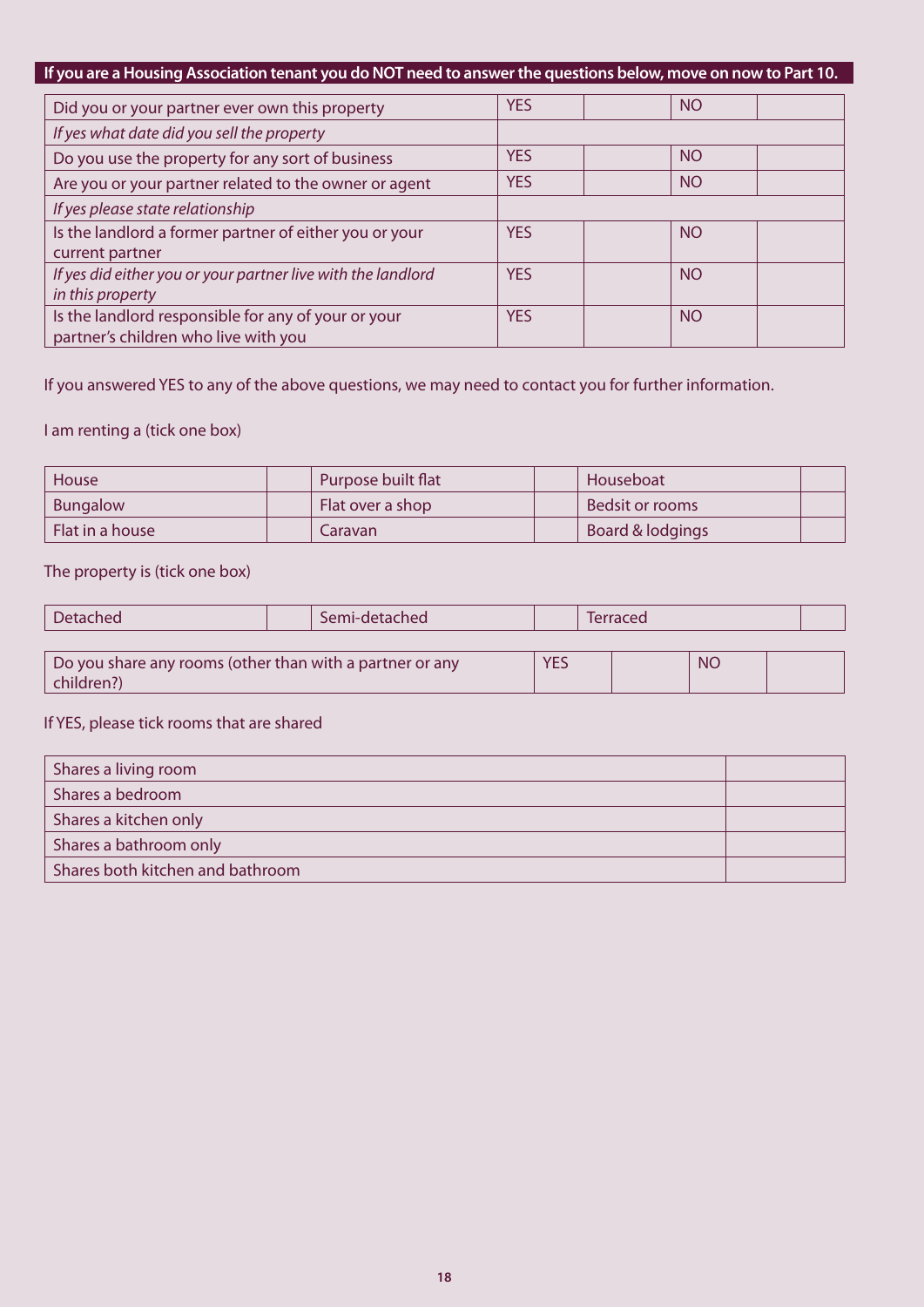# **PART 9. – About you and your home (Only complete if you are an owner occupier)**

#### **IMPORTANT: You must provide your most recent rate bill from Land and Property Service, when submitting this application form.**

If you own and occupy your own property, please answer the following questions.

| Do you live in the property you are claiming Housing Benefit for?                                              | <b>YES</b> |  | <b>NO</b> |  |  |  |  |
|----------------------------------------------------------------------------------------------------------------|------------|--|-----------|--|--|--|--|
| If you are not living in the property that you are claiming Housing Benefit for, please provide details below: |            |  |           |  |  |  |  |
|                                                                                                                |            |  |           |  |  |  |  |
|                                                                                                                |            |  |           |  |  |  |  |
| Do you use your property for any sort of business?                                                             | <b>YES</b> |  | <b>NO</b> |  |  |  |  |
| If yes, please provide details below:                                                                          |            |  |           |  |  |  |  |
|                                                                                                                |            |  |           |  |  |  |  |
|                                                                                                                |            |  |           |  |  |  |  |
| When did you become the owner of this property?                                                                |            |  |           |  |  |  |  |
| Do you own this property with anyone else, other than your partner?                                            | <b>YES</b> |  | <b>NO</b> |  |  |  |  |

If you are not the sole owner of this property, please confirm the details of the other owners below. If more than 3 other people own this property please use the space in Part 11 of this form to tell us about them.

|                                                                     | Other Owner 1 | Other Owner 2 | Other Owner 3 |
|---------------------------------------------------------------------|---------------|---------------|---------------|
| Name                                                                |               |               |               |
| <b>Address</b>                                                      |               |               |               |
|                                                                     |               |               |               |
| Postcode                                                            |               |               |               |
| Proportion of property owned.<br>For example 50 percent, 25 percent |               |               |               |

**IMPORTANT:** Other owners who also occupy this property as their home and who wish to claim help for their rates, should complete a separate application form for Housing Benefit and Rate Relief.

# **PART 10. – Payment Details**

If you are an owner occupier, you do not need to complete this section. The Housing Executive will credit your Housing Benefit award directly to your rate account with Land and Property Services. (Please go to Part 11).

If you are a tenant, you can choose to have payments made to yourself or to your landlord although in some instances we will be obliged to make the payments to your landlord. If you have to pay rates separately from rent, we can also pay these directly to Land & Property Services for credit to your account. Please let us know your preference below.

Please insert a  $\vee$  in the boxes below to indicate your payment preferences.

| Payments of Rent and Rates                 | <b>TO ME</b> | TO LANDLORD   TO LAND & PROPERTY SERVICES |
|--------------------------------------------|--------------|-------------------------------------------|
| I want all payment of rent to be made to   |              |                                           |
| I want all payments of rates to be made to |              |                                           |

If you have chosen to receive payments yourself, please give details of your bank or building society account.

| Name of bank or building society |           |  |  |  |  |  |
|----------------------------------|-----------|--|--|--|--|--|
| <b>Branch address</b>            |           |  |  |  |  |  |
|                                  |           |  |  |  |  |  |
|                                  | Post Code |  |  |  |  |  |
| <b>Sort Code</b>                 |           |  |  |  |  |  |
| <b>Account Number</b>            |           |  |  |  |  |  |
| <b>Account Name</b>              |           |  |  |  |  |  |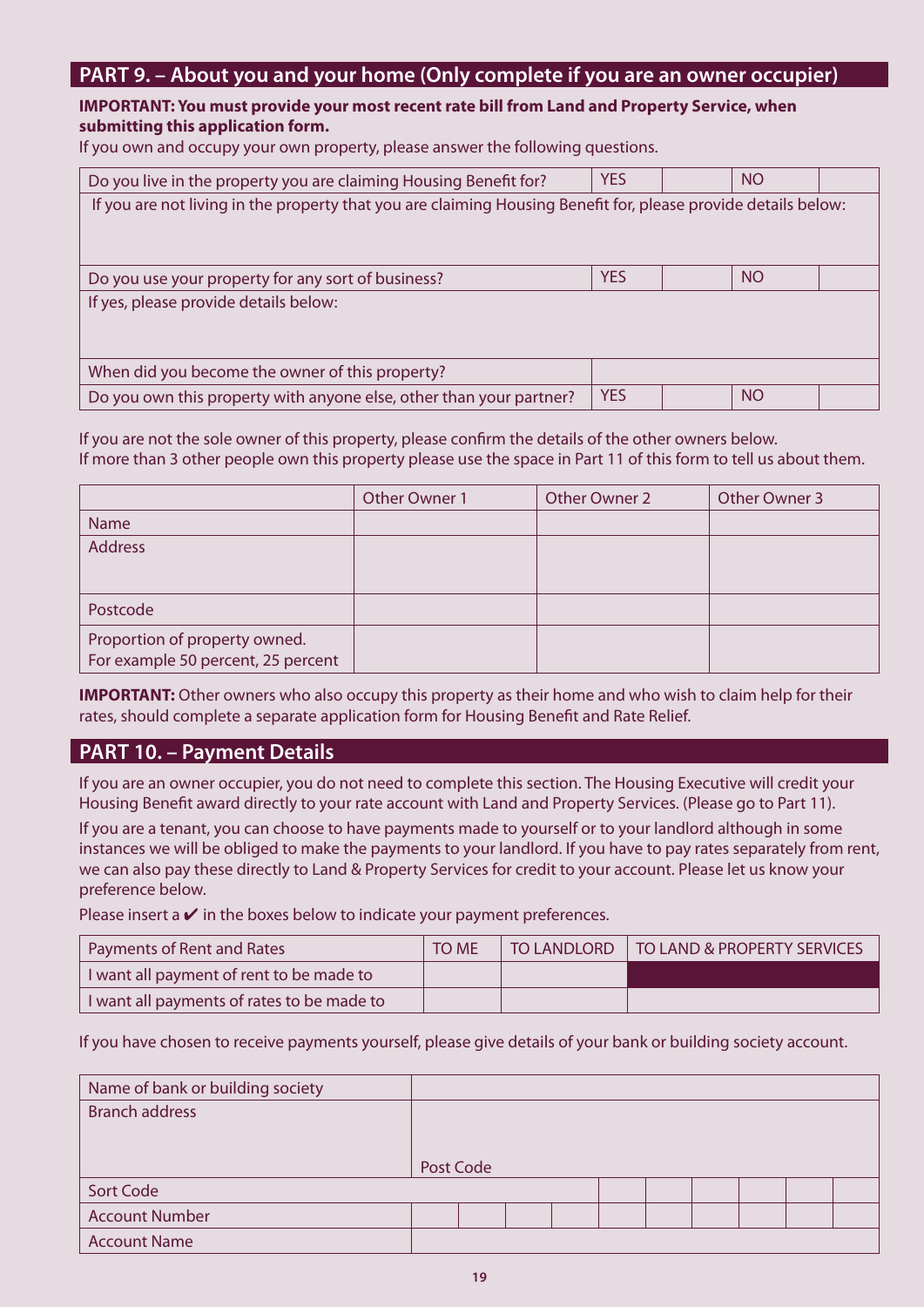# **PART 11. – Anything else you need to tell us**

Use the space below to tell us anything else you think we might need to know about your circumstances. You can also use this space to provide additional information in relation to any of the questions asked in this form where there was no space available to provide additional information.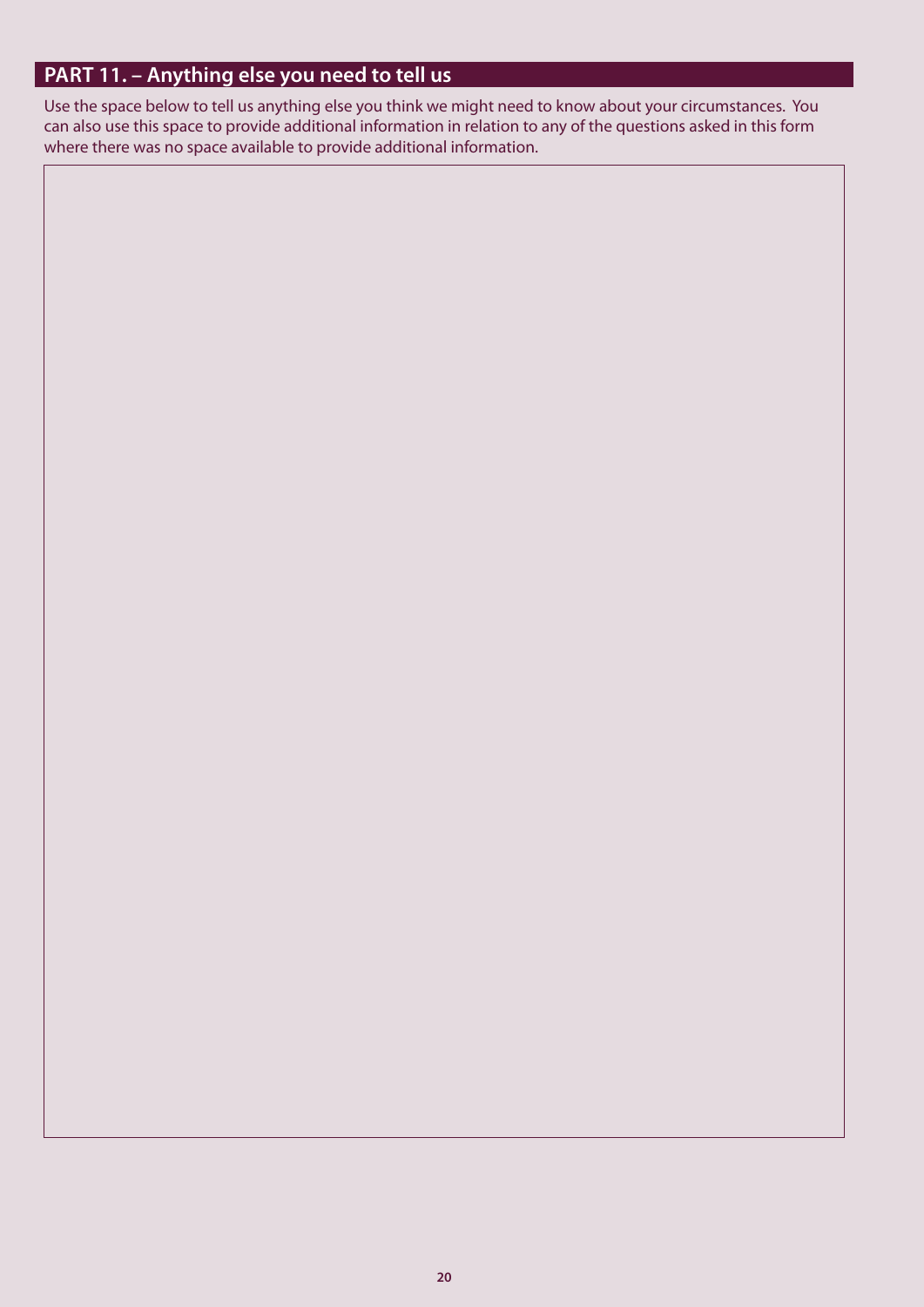| <b>IMPORTANT NOTE</b>                                                        |
|------------------------------------------------------------------------------|
| YOU SHOULD NOW CAREFULLY READ AND SIGN THE DECLARATION IN PART 12.           |
| IF YOU DO NOT SIGN AND DATE THE DECLARATION. NO HOUSING BENEFIT CAN BE PAID. |

# **PART 12. – Declaration to be completed by all applicants**

Please read this declaration carefully before you sign and date it. You must sign the declaration even if someone else has filled this form in for you.

*I declare that to the best of my knowledge and belief that the information I have given on this form is correct, true and complete. I understand that if I give information that is incorrect or false or incomplete or if I do not report a change of circumstances, that action, including court action may be taken against me. I further understand that if I am paid too much housing benefit that I may have to repay this.* 

Claimant's signature: \_\_\_\_\_\_\_\_\_\_\_\_\_\_\_\_\_\_\_\_\_\_\_\_\_\_\_\_\_\_\_\_\_\_\_\_\_\_\_\_\_\_\_ Date: \_\_\_\_\_\_\_\_\_\_\_\_\_\_\_\_\_\_\_\_\_\_\_\_\_\_

#### **Your information**

#### **What we do with your information**

You have applied to the Housing Executive to claim Housing Benefit. The Housing Executive in processing your application is exercising its statutory powers using the lawful basis of public task. The Housing Executive requires the information as it is necessary for the purpose of deciding your Housing Benefit entitlement (if any), under the law.

#### **Sharing your information with others**

We will share your information to process your claim for Housing Benefit and any other claim for Social Security benefits. Your information may also be shared with government departments for use in the prevention, detection, investigation or prosecution of offences relating to Social Security or tax. Your information may also be shared for other functions of the Housing Executive under statute, including the recovery of rent arrears. Your information is only shared where this is necessary to comply with our legal obligations or as permitted by General Data Protection Regulation or the Data Protection Act 2018.

If someone other than the person claiming filled in this form please complete the sections below.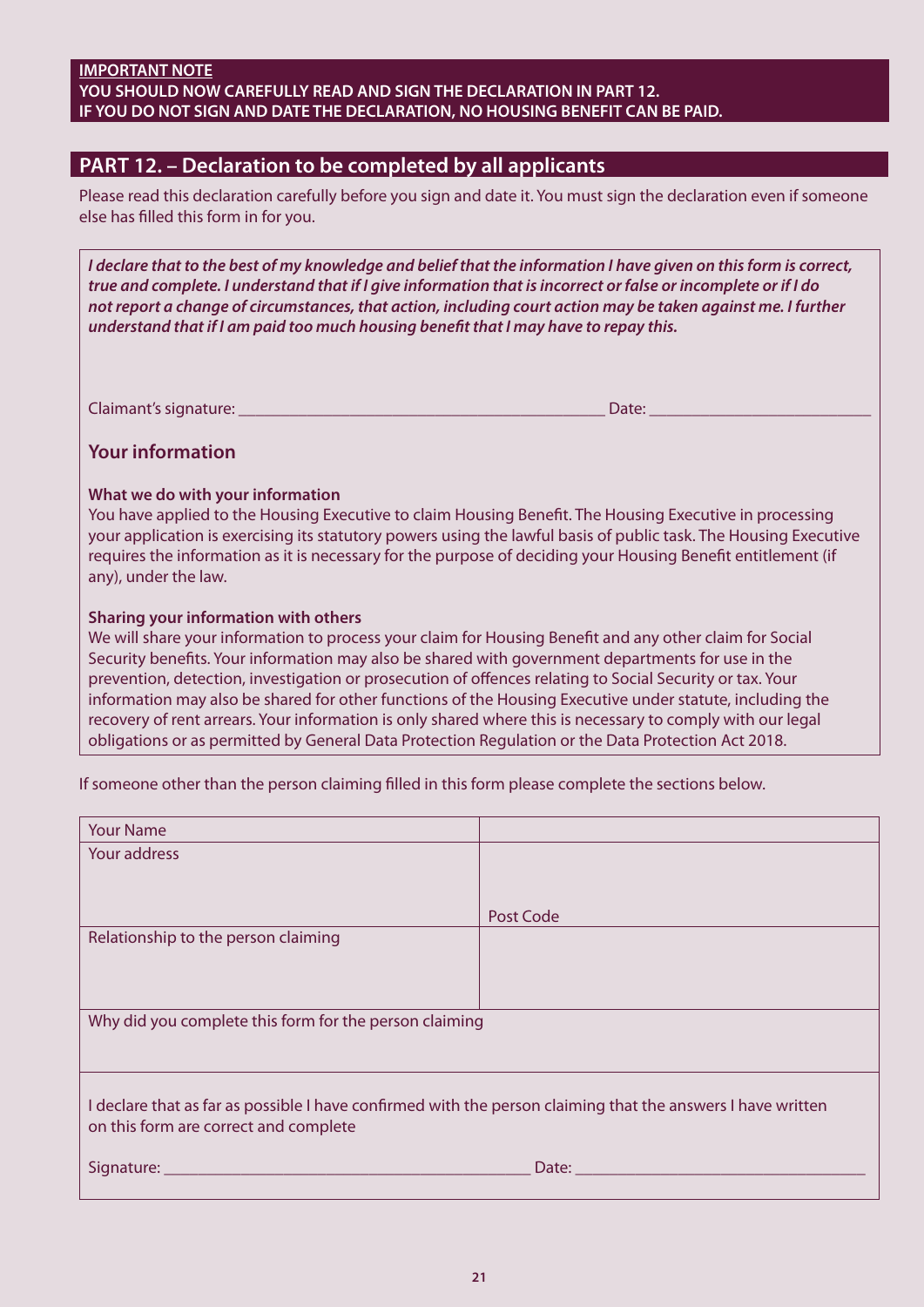# **Checklist**

| Evidence of identity                                         |  |
|--------------------------------------------------------------|--|
| Evidence of your address                                     |  |
| <b>Evidence of National Insurance Number</b>                 |  |
| Evidence of capital savings and investments                  |  |
| Evidence of earnings                                         |  |
| Evidence of other income                                     |  |
| Evidence of benefits, allowances or pensions                 |  |
| Evidence of private rent and tenancy                         |  |
| Evidence of your rate liability if you are an owner occupier |  |
| Evidence of other money paid out.                            |  |

**If you do not provide all the evidence we need, we might not be able to pay you any benefit but do not delay returning this form if you cannot send all the evidence we need at the moment. Send the form back to us now and send the evidence later. We can start to process your claim but we will not be able to pay you any benefit until we have all the evidence.** 

#### **What to do next**

You should now have:

- • Filled in this claim form for Housing Benefit/Rate Relief
- Asked your employer to complete the Certificate of Earnings if applicable
- • Asked your landlord, or their agent, to complete the Certification of Occupation if applicable
- • Collected any other evidence to support your claim, but remember do not send valuable items through the post
- • Provided evidence of your rates bill for the property you are claiming Housing Benefit for (Owner Occupiers only)

This form must now be submitted to you Housing Benefit Office. Please see the office address details on page 2 of this form.

If you are working or receiving any other benefits, including Pension Credit (Savings Credit) you should return this form directly to your Housing Benefit Office.

If you are submitting any evidence to support your claim **separately** this should also be sent to your Housing Benefit Office. Please remember to write your name and address on the evidence to avoid delays. **Please see item 8 on page 5 of this form explaining how to submit evidence electronically.** 

**If you cannot send the evidence we need at the moment, send the form back to us now and send the evidence later. We can start to process your claim but we will not be able to pay you any benefit until we have all the evidence.**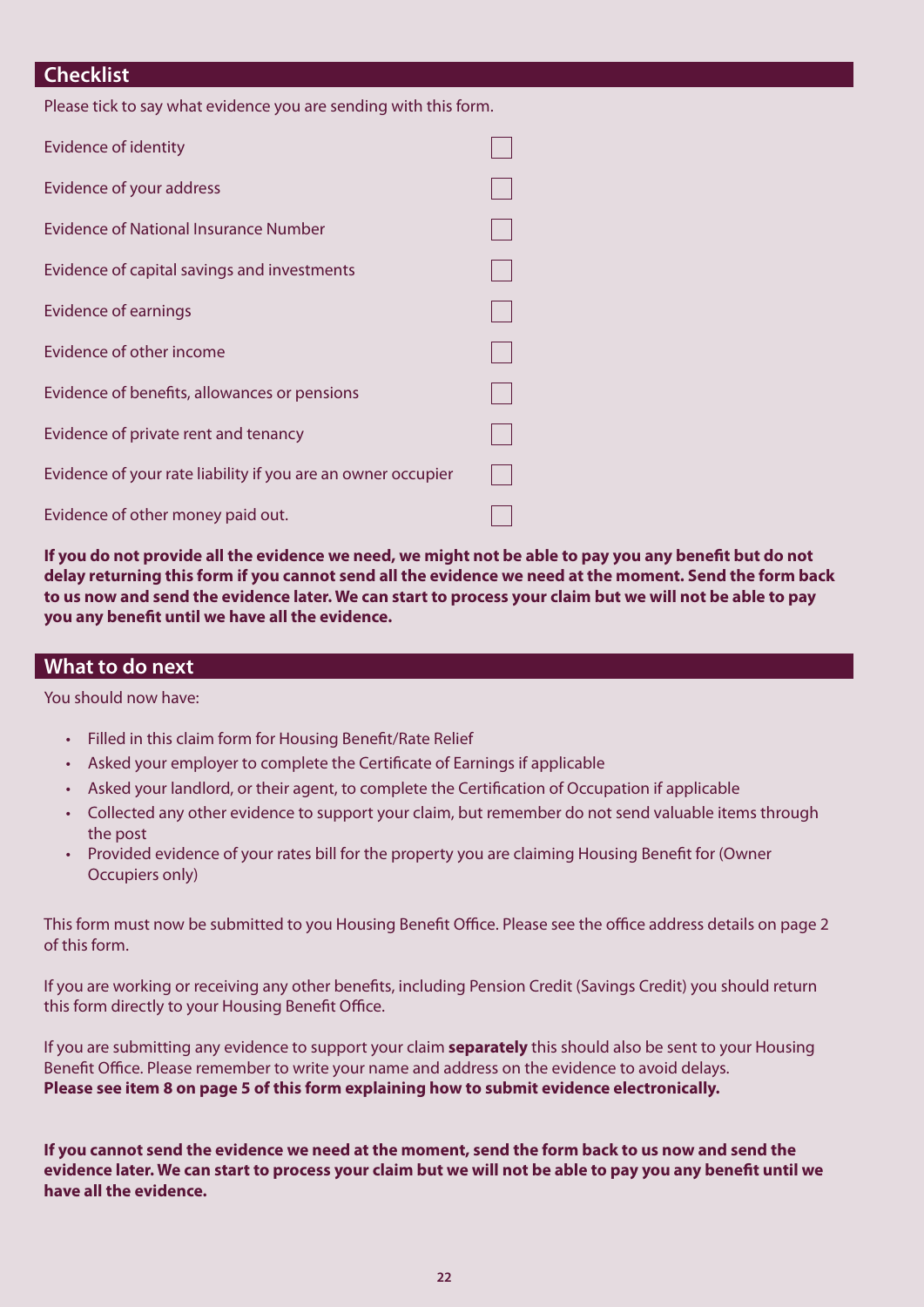# **Housing Executive**

# HOUSING BENEFIT-CERTIFICATE OF EARNINGS

# **To the claimant**

Please enter only your name and address below do NOT complete any other details. You should then give the Certificate to your employer who will send it directly to the Housing Benefit office after completion. If you receive childcare vouchers or use salary sacrifice as part of a scheme managed by your employer or a similar scheme by HMRC, you must always submit payslips from your employer as evidence of your earnings.

#### **If you or your partner's earnings change, you must tell us immediately including changes to furlough pay.**

| Your name    |           |
|--------------|-----------|
| Your address |           |
|              |           |
|              |           |
|              |           |
|              | Post Code |

## **To the employer**

Once completed this Certificate **must** be returned directly to the Housing Executive (addresses on reverse). Please do NOT give it back to your employee.

# **Details of earnings and deductions**

We need details of earnings and deductions for tax, National Insurance and pension contributions for the last 5 weeks, 3 fortnights or 2 months depending on when your employee is paid. You should include tips, bonuses and overtime if appropriate.

| PERIOD ENDED | <b>GROSS PAYMENTS</b> |                    | <b>DEDUCTIONS</b> | NIHE USE ONLY |                |  |
|--------------|-----------------------|--------------------|-------------------|---------------|----------------|--|
| <b>DATE</b>  | THIS PERIOD           | YEAR TO DATE   TAX |                   | N. INS        | <b>PENSION</b> |  |
|              |                       |                    |                   |               |                |  |
|              |                       |                    |                   |               |                |  |
|              |                       |                    |                   |               |                |  |
|              |                       |                    |                   |               |                |  |
|              |                       |                    |                   |               |                |  |

| <b>Employee's National Insurance Number</b> |  |            |  |                                        |  |           |  |  |  |
|---------------------------------------------|--|------------|--|----------------------------------------|--|-----------|--|--|--|
| Employee's staff number (if any)            |  |            |  |                                        |  |           |  |  |  |
| Number of hours worked per week             |  |            |  |                                        |  |           |  |  |  |
| Are the above figures estimated             |  | <b>YES</b> |  |                                        |  | <b>NO</b> |  |  |  |
| Date employee started work with you         |  |            |  |                                        |  |           |  |  |  |
| Date of last pay increase                   |  |            |  |                                        |  |           |  |  |  |
| Date of next pay increase if known          |  |            |  |                                        |  |           |  |  |  |
| METHOD OF PAYMENT(TICK BOX)                 |  |            |  | <b>FREQUENCY OF PAYMENT (TICK BOX)</b> |  |           |  |  |  |
| Cash                                        |  | Week       |  |                                        |  |           |  |  |  |
| Cheque                                      |  | Fortnight  |  |                                        |  |           |  |  |  |
| <b>Bank account credit</b>                  |  | Month      |  |                                        |  |           |  |  |  |

Please turn over the page